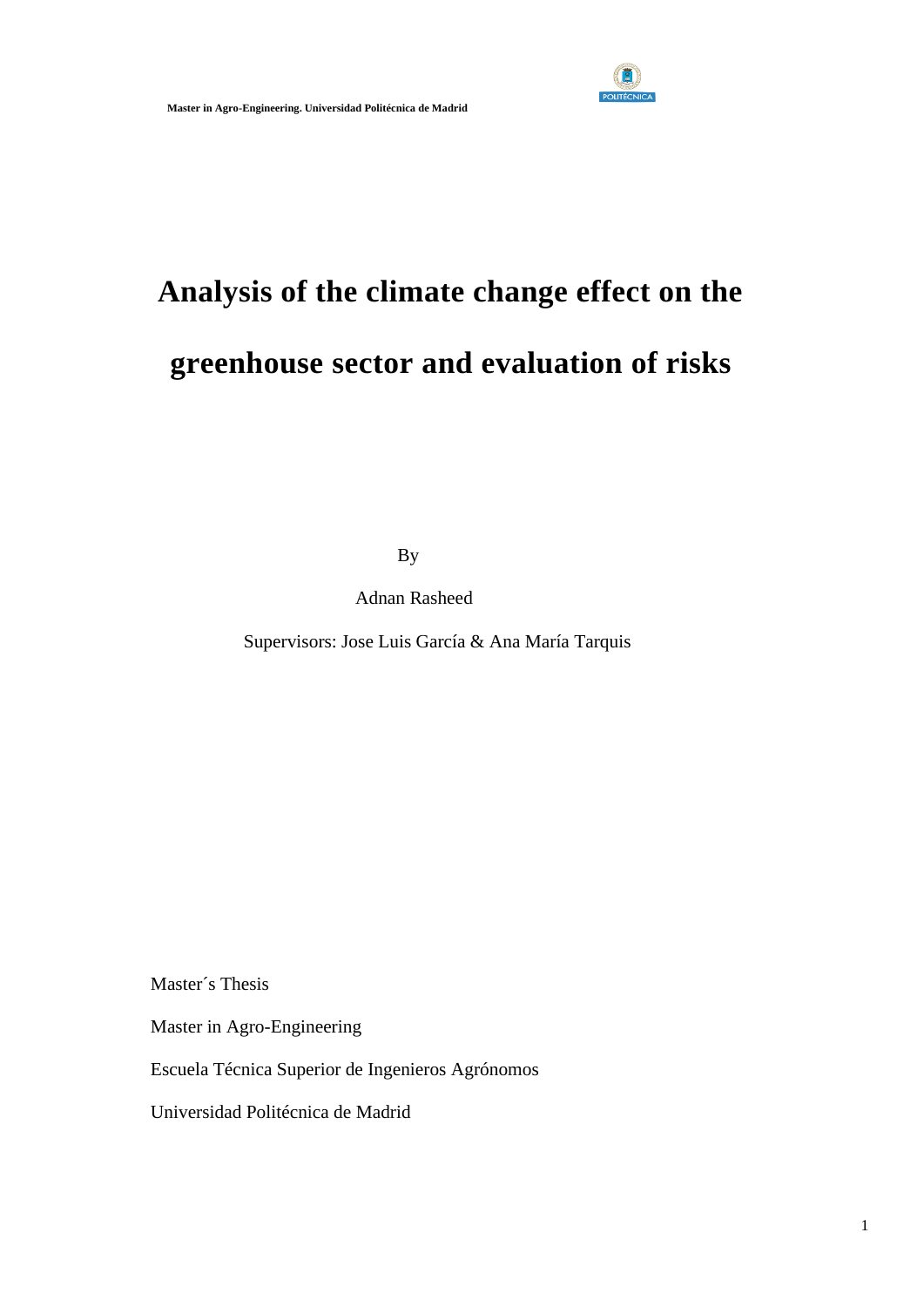**Master in Agro-Engineering. Universidad Politécnica de Madrid** 

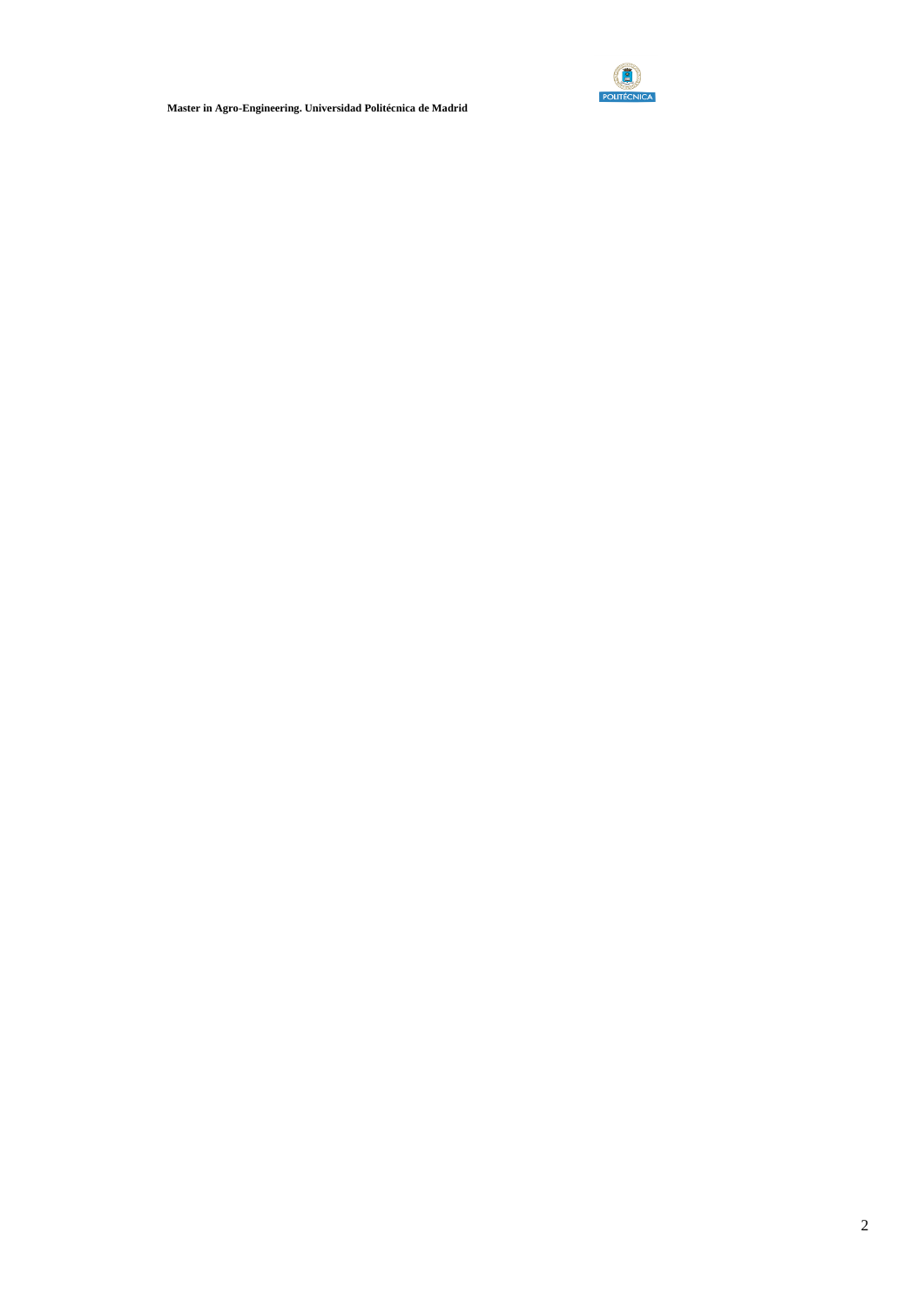

## **Acknowledgments**

I would like to express my sincere appreciation to my supervisors Jose Luis García and Ana María Tarquis. Thanks for letting me investigate at this field and for your support and good advices.

I am also really grateful to the CIEGRAM to financially supporting me for this research. Finally to my mother and my uncle, thanks for being constantly support me and for your love.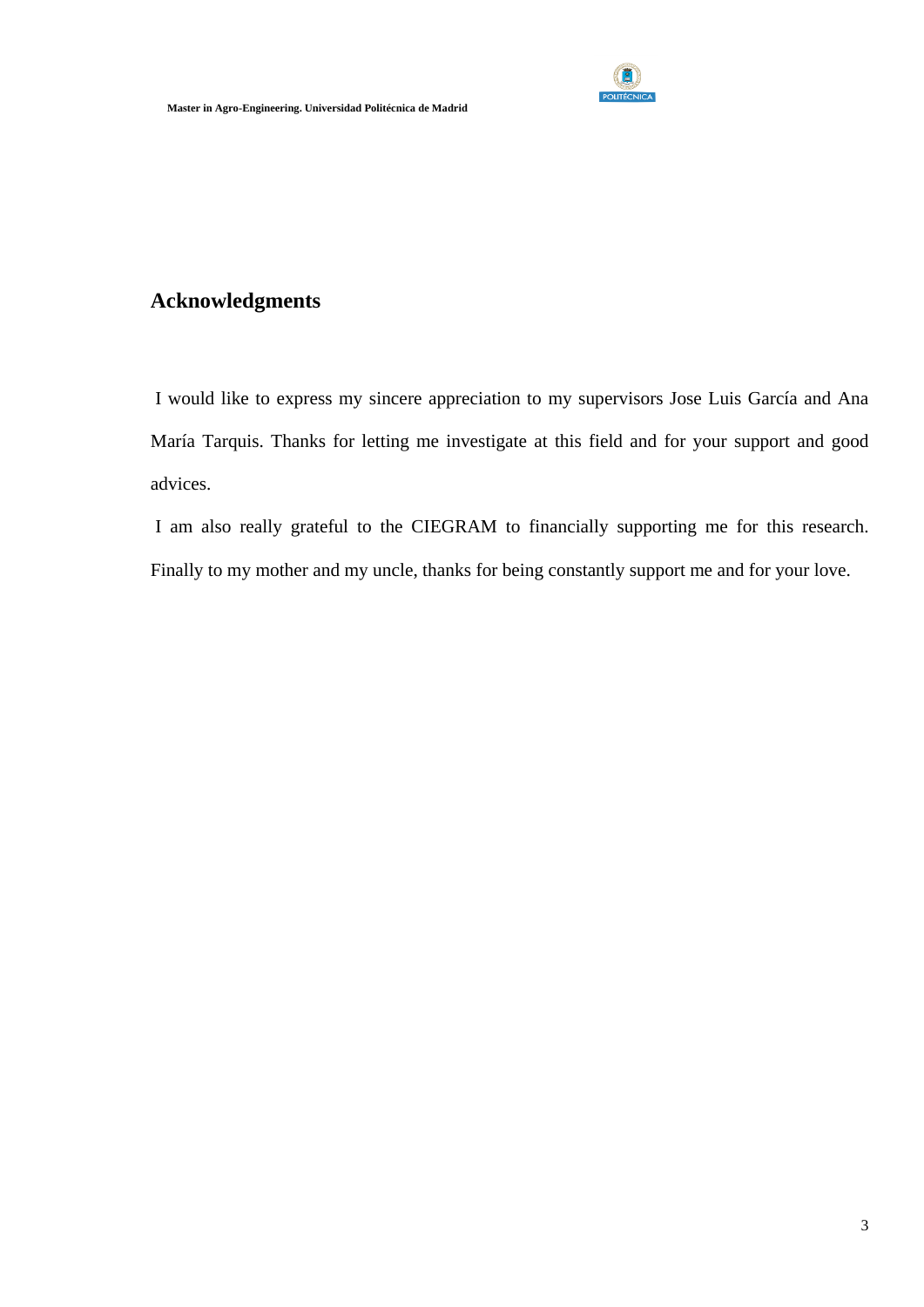

# **Abstract**

The work attempts to assess the effects of global warming on the efficacy of current greenhouse cooling methods following a methodology previously proved for other agricultural buildings. The cooling potential of four greenhouse cooling techniques (natural ventilation, forced ventilation, fogging and shading) were simulated by computer modelling for five European locations, calculating the greenhouse internal air temperature from measured external climate data. Four 2080s scenarios were analysed in these five locations. They were constructed as a combination of General Circulation Models (Had CM2 and ECHAM4) downscaled for Europe with the HIRHAM and RCA3 regional models and driven by the A2 and B2 socio-economic scenarios. The crop considered as reference was tomato. The results showed that, in locations in southern Europe, adding evaporative cooling methods to ventilation and/or shading will be indispensable. In some areas of northern Europe, natural ventilation will no longer be sufficient, and shading or fogging will also be necessary. The economic consequences will be important, over all in the southern locations where the investment and working costs will be higher and necessary to ensure the crop production.

**Key Words**: General Circulation Models, downscaling, cooling system, greenhouses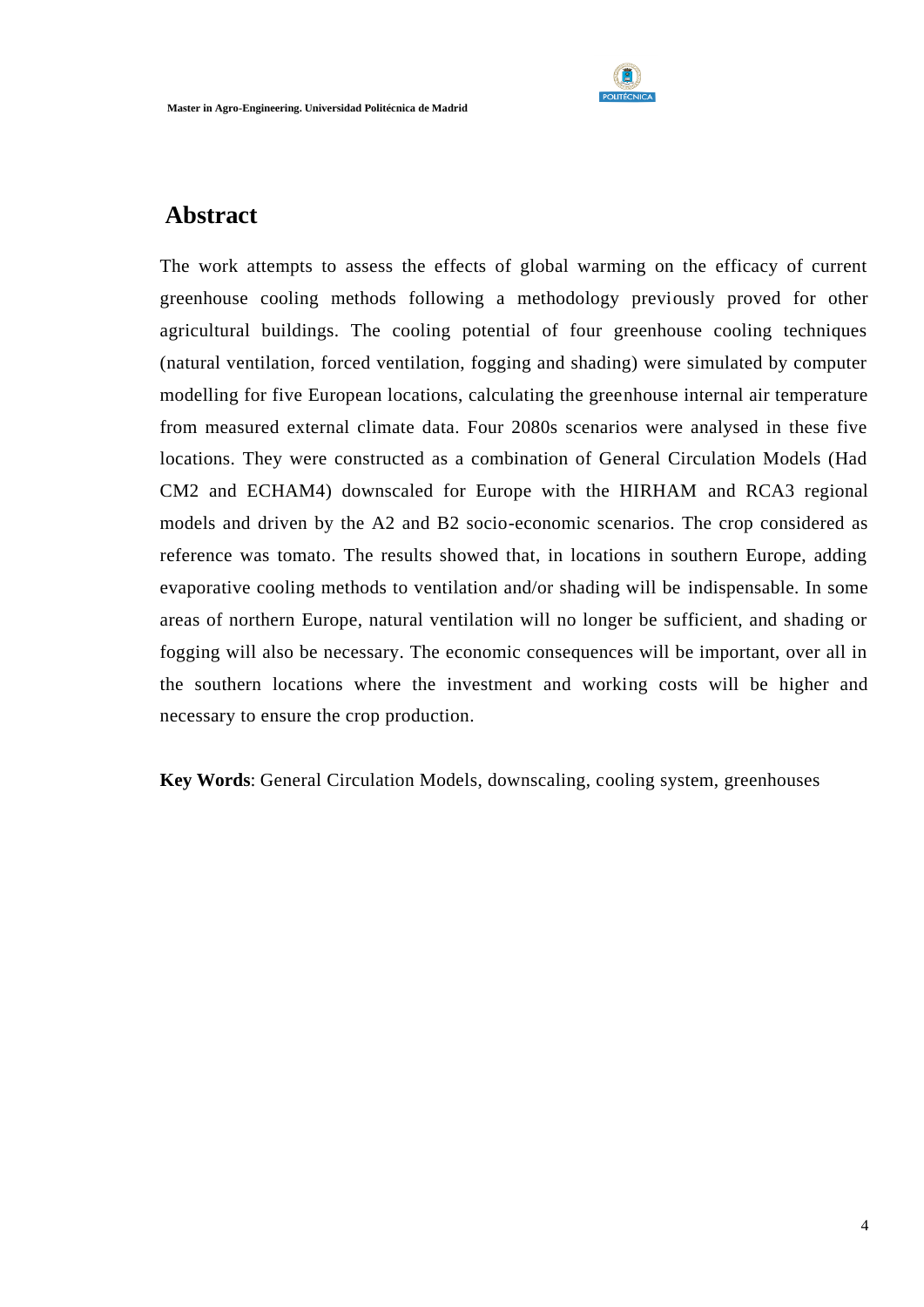

## **1. INTRODUCTION**

In this study, a methodology developed in a previous work (Valiño *et al.*, 2010) is used to evaluate the changes in cooling technologies of greenhouses derived from the different scenarios of global climate change.

In the Fourth Assessment Report (AR4), the Intergovernmental Panel on Climate Change (IPCC, 2008) informed of improved models that enabled best estimates of climate change for different emissions scenarios. These projections of future climate change from numerical models have existed for long, but the PRUDENCE project has provided high resolution change scenarios for Europe at the end of the twenty-first century (Christensen et al., 2007; Olesen et al., 2007, Mínguez et al., 2007). This modelling process involved General Circulation Models (GCM) and the Socio-Economic Emission Scenarios (SRES) described in the AR4. The General Circulation Models are able to predict climate change trends in great areas, and in connection with additional tools (Regional Climate Models, RCMs), information can be downscaled for smaller areas. The PRUDENCE project used this dynamical downscaling method through RCMs, but it is also possible to get high-resolution projections based on statistical downscaling. The stochastic weather generators (WGs) are models which use observed weather local data to simulate synthetic time-series of daily weather that are statistically similar to observed weather in the desired local site. Semenov and Stratonovitch (2010) have released a WG which includes the predictions from different GCMs used in the IPCC AR4 and show another way of using a multi-model ensemble.

Scenarios represent alternative futures in case of climate change. Socio-economic scenarios are defined by the IPCC Special Report on Emission Scenarios (IPCC SRES, 2000), representing the potential socio-economic futures that will determine the level of greenhouse gas emissions to the atmosphere. Each one of the SRES socio-economic scenarios takes a different direction of future developments. The basic emission scenarios (A1, A2, B1, B2) represent storylines about possible world developments in economic growth, population increase, global approaches to sustainability and other sociological, technological and economic factors that could influence greenhouse gas (GHG) emission trends. In the scenario family A, economic development is the priority; while in the scenario family B environmental sustainability considerations are important. For instance, the emission scenario A1B, "contemplates a world with very rapid economic growth, a global population that peaks in the mid 21st century, the rapid introduction of new and more efficient technologies, and a balanced use of fossil and non-fossil energy resources" (IPCC, 2000).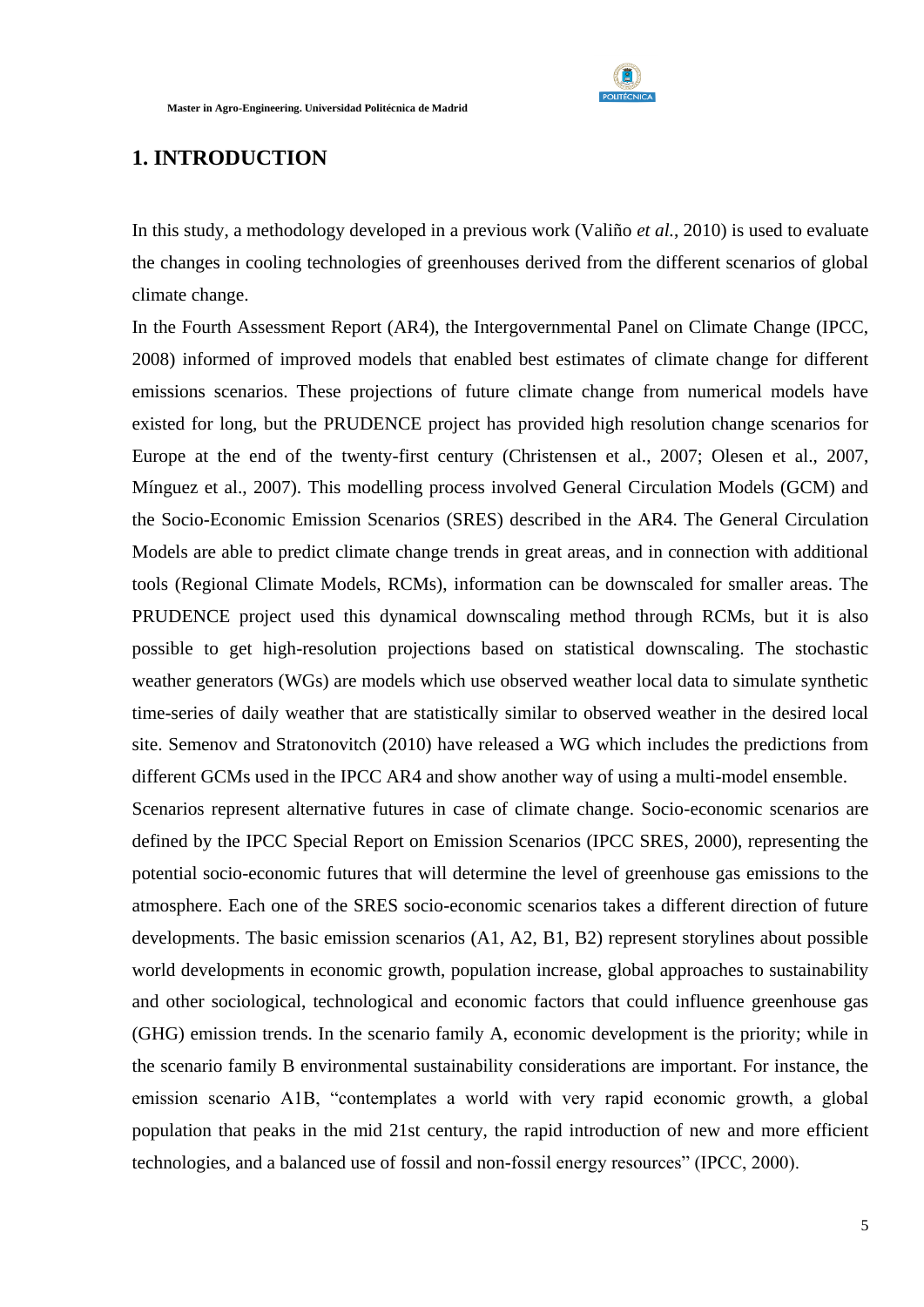

 **Master in Agro-Engineering. Universidad Politécnica de Madrid** 

The AR4 states that it is very likely (probability of occurrence >66%) that high temperature extremes and heat wave events will become more frequent in every emission scenario. An increasing frequency of heat waves would have an adverse effect on crop and livestock productivity over and above the impact of changes in mean variables alone (Thornton et. al, 2009; IPCC, 2008). Crop productivity is projected to increase slightly at mid to high latitudes for local mean temperature increases of 1 - 3ºC (depending on the crop), but to decrease at more southerly latitudes (IPCC, 2008). Global warming could have particularly remarkable effects on greenhouse cultivation. The aim of greenhouse cultivation is to prolong optimal growing conditions (perhaps throughout the year), but care must be taken to ensure these conditions are maintained as the external climate strongly affects the greenhouse microclimate and its control.

Ventilation, either mechanical (via exhaust fans) or natural (via wind or buoyancy) is the main method used for removing excess heat, both in southern and northern Europe (Baille, 2001; Särkkä et al., 2006). However, this system is commonly insufficient for maintaining suitable greenhouse internal temperatures - especially in the Mediterranean area. Moreover, the need to install anti-insect screens to prevent the entry of viral diseases generally results in a reduction of ventilation efficiency. Katsoulas et al. (2006) reported the mean value of the normalised air velocity to be 65% lower in a greenhouse with insect screens on the side vent openings than in a greenhouse without these screens. Ventilation systems are therefore commonly used in conjunction with shading and/or evaporative cooling systems.

Shading is achieved by whitening (mainly in the south of Europe) and by placing shade screens inside or outside the greenhouse. Perdigones et al. (2008) reported a natural ventilation plus shading screen strategy to reduce the air temperature by 1.45 ºC (inside minus outside) compared to natural ventilation alone. These shading systems, moreover, have the effect of changing the quantitative and qualitative properties of the light environment. For example, whitening tends to enrich the photosynthetically active radiation (PAR) content of the transmitted light (Kittas et al., 1999), whereas internal aluminised screens strongly reduce it. Nonetheless, tomato quality has been found more dependent on temperature than on the amount of PAR radiation (Riga et al., 2008).

Greenhouse evaporative cooling systems have been developed to provide the desired temperature and humidity conditions for growing crops. These are based on the conversion of sensible heat into latent heat of evaporated water (mechanically supplied) (Arbel et al., 1999). The main evaporative methods used today are sprinkling, pad-and-fan, and fog cooling (fogging). Fogging combined with ventilation has proven to be an effective method for providing a wide range of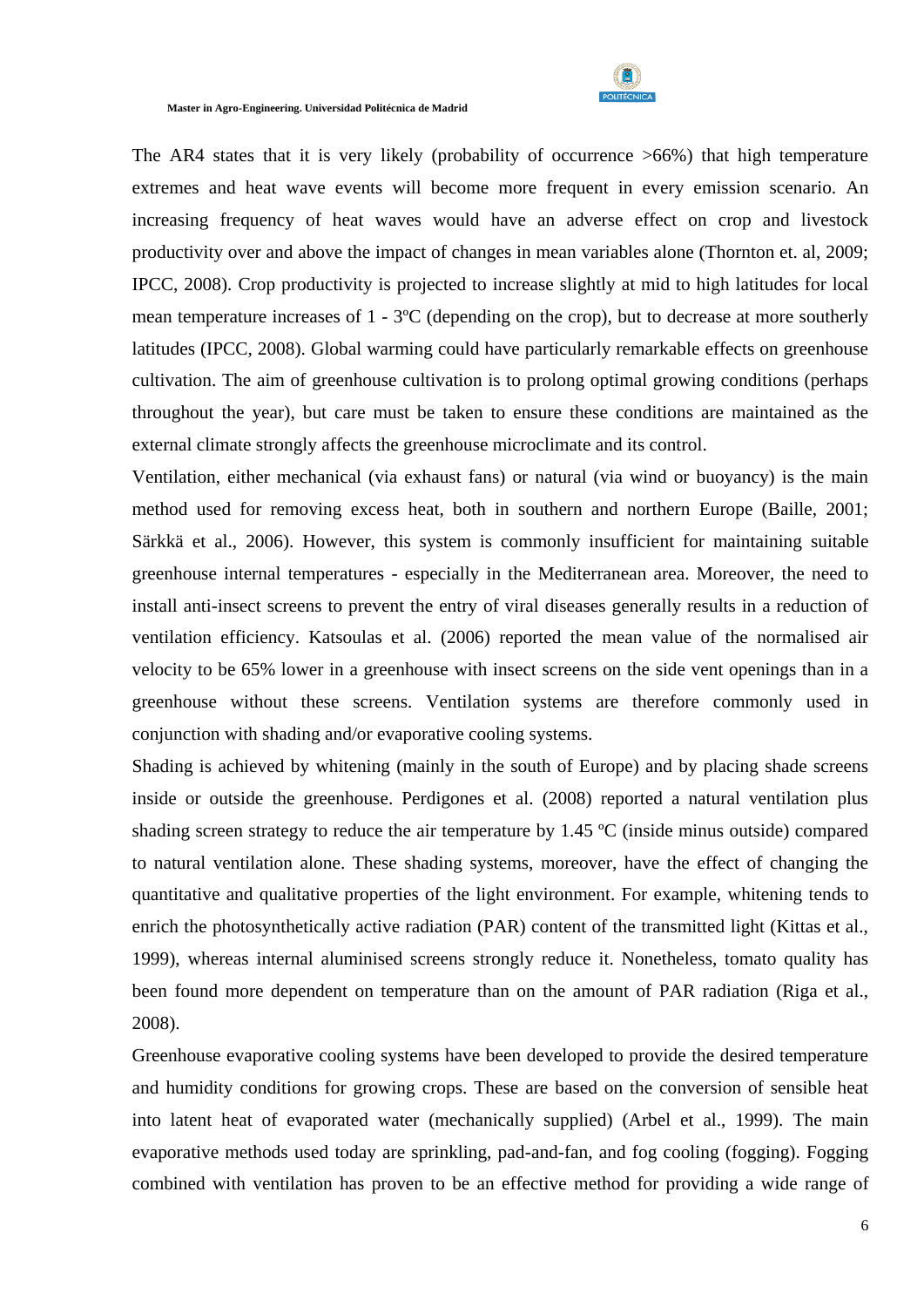

desired temperature and relative humidity in most months of the year (Arbel et al., 1999; Perdigones et al., 2008). Furthermore, if this system is combined with forced ventilation, the climatic conditions achieved throughout the volume of the greenhouse can be very uniform (Arbel et al., 2003).

The aim of this work was to estimate the adequacy of eight strategies for cooling greenhouses at the present time and in the future frame of the climate change (2080s scenarios). The study was carried out for five European locations: Almeria (Spain), Athens (Greece), Milan (Italy), Stuttgart (Germany), and De Bilt (The Netherlands); using a steady-state balance model. These locations represent the climate range confronting producers of protected crops in Europe. The modelling pretended to assess how the global warming progressively may affect these productive areas.

# **2. MATERIALS AND METHODS**

## **2.1. Weather data**

The locations where the simulations were carried out were: Almeria (36.9º N, 2.4º W and altitude 21 m); Athens (38.0º N, 23.7º E, altitude 107 m); Milan (45.5º N, 9.19º E, altitude 107 m); Stuttgart (48.7º N, 9.2º E, altitude 419 m); and De Bilt (52.1º N, 5.2º E, altitude 2 m). The weather data required by the energy model in greenhouses were the following: the hourly mean temperature, the hourly mean relative humidity, and the hourly mean solar irradiation on a horizontal surface. In this study, monthly time series of average temperature for the period 1961 to 1990 were provided by the PESETA project (Ciscar et al., 2009) whereas monthly time series of relative humidity and solar irradiation were obtained from the European Climate Assessment & Dataset (Klein et al., 2002) and other official climate institutes. Based on these monthly data, the necessary hourly values of temperature, relative humidity and solar radiation were calculated for each hour of an average day of each month, following the models described and validated by García et al. (1998) and with the following assumptions. The daily minimum temperature occurs 1 h before sunrise (for a good adjustment of the curve); the daily maximum temperature occurs 2 h after solar noon; the mean temperature occurs 2 h after sunset; and the temperature profiles from each mentioned point to the next are describe with a sine function (three sine curves for three period each day). The three equations must have common values at their common points. Hourly values for solar radiation were generated from daily means by assuming that solar radiation versus time of day follows a sine function, taking into account the length of the day. Finally, hourly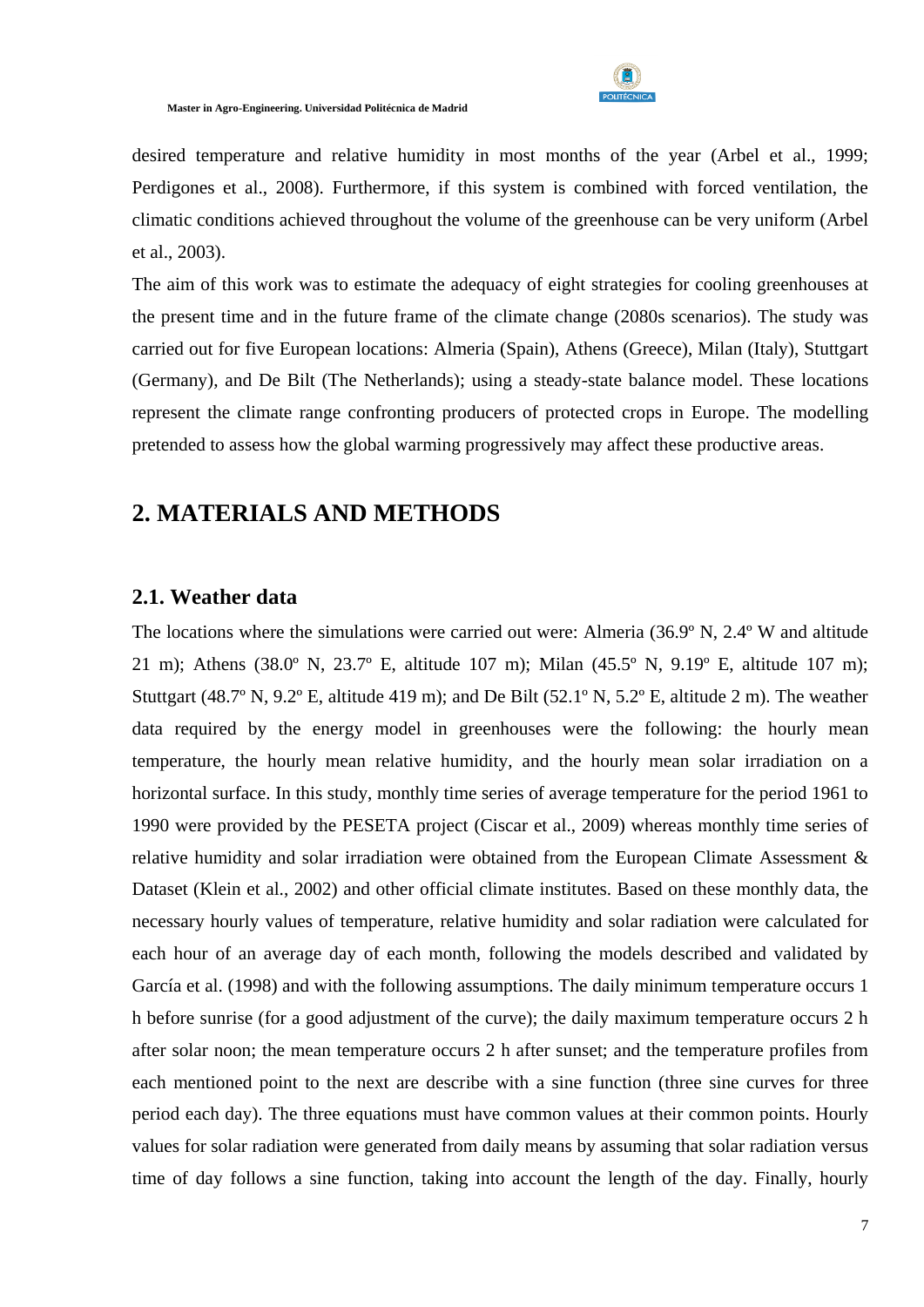

values for relative humidity were generated from daily means by assuming that absolute humidity is constant along the day, so relative humidity in each hour can be calculated with the temperature in each hour and the constant value of absolute humidity.

The whole time slice was used (1961 to 1990) and the output was 24 hours per day, one day per month, 12 months per year, for one average year. These average periods were representative of the base line scenario.

For the 2080s climate projections for each site, four climate scenarios were used in the study (Table 1). The climate projections at the site level were derived from the downscaled projections of the PESETA project (Ciscar et al., 2009). This involved a combination of General Circulation Models (Had CM2 and ECHAM4) downscaled for Europe with the HIRHAM and RCA3 regional models and driven by the A2 and B2 socio-economic scenarios (SRES). In the study the SRES A2 and B2 were considered since they are used by many other studies and they cover a wide range of possibilities, avoiding the extreme non-realistic assumptions of the A1 and B1 scenarios in terms of population growth and economic development. Finally, the monthly time series of average temperature at each site and each scenario were obtained by applying the monthly changes in the downscaled scenario temperature compared to baseline, to the time series of observed temperatures at each site. This procedure has been applied in many agricultural studies to derive projections at the site level (Iglesias et al., 2000; Parry et al., 2004). The humidity ratio and solar irradiation were deemed to be constant despite the temperature rise, comparing the base line with the 2080 scenarios. However, a complete set of calculations were also carried out with an increase of the humidity ratio of 10% in the 2080 scenario, with respect to the base line scenario. The necessary hourly values of an average day of each month were again obtained with the methodology described (García et al., 1998).

The site results agree with Olesen et al. (2007) that found that the variation in simulated agricultural impacts was smaller across scenarios from RCMs nested in a single GCM than it was across different GCMs or across the different emissions scenarios.

## **2.2 Cooling equipment**

The cooling strategies modelled in the study were:

(1) Natural ventilation. High ventilation efficiency with ventilation rate  $N = 15$  h<sup>-1</sup>.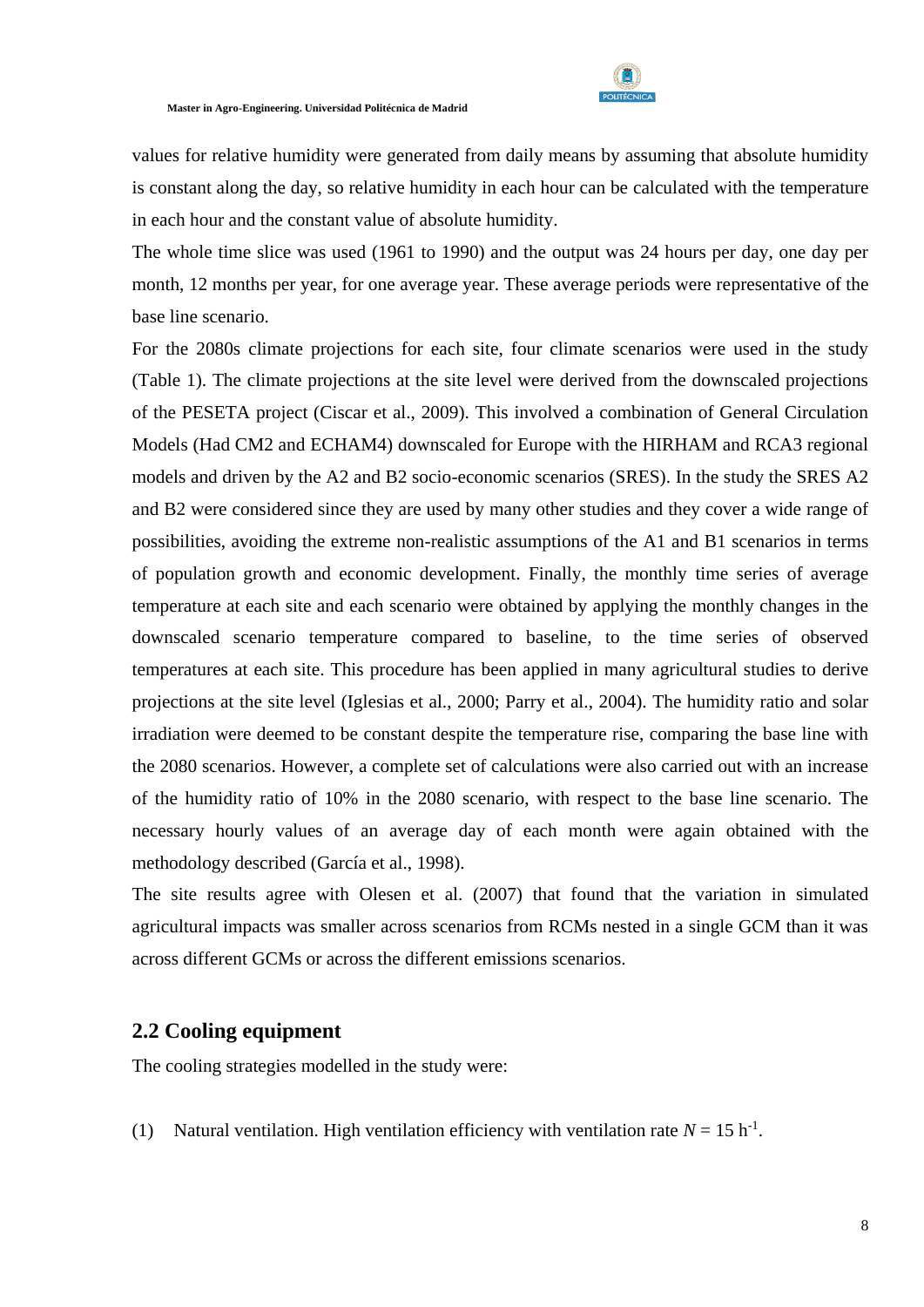

(2) Natural ventilation ( $N = 15$  h<sup>-1</sup>) and permanent shading with an unrolled shading screen (24) h) or a whitened cover.

(3) Forced ventilation. One ventilation rate was tested  $N = 40$  h<sup>-1</sup>.

(4) Forced ventilation and permanent shading, by adding permanent shading to strategy 3.

(5) Natural ventilation and fogging. The above-mentioned (in strategy 1) ventilation rate was combined with fogging (water flow or  $q = 0.6$  L m<sup>-2</sup> h<sup>-1</sup>).

(6) Natural ventilation  $(N = 15 \text{ h}^{-1})$  + fogging  $(q = 0.6 \text{ L m}^{-2} \text{ h}^{-1})$  + permanent shading (24 h).

(7) Forced ventilation and fogging. Fogging ( $q = 0.6$  L m<sup>-2</sup> h<sup>-1</sup>) was added to the ventilation situation defined in strategy 3.

(8) Forced ventilation  $(N = 40 \text{ h}^{-1})$  + fogging  $(q = 0.6 \text{ L m}^{-2} \text{ h}^{-1})$  + permanent shading.

Some of these cooling strategies (1, 2, 5 and 6) had been experimentally tested in a previous work (Perdigones et al., 2008).

Natural ventilation was controlled depending on the outside global solar radiation; thus, the windows were closed at night and open during the day. The forced ventilation was deemed to have an on-off control depending on the outside solar radiation level, with an opening/closing set point of 400 W m<sup>-2</sup>. The fogging system was assumed to be regulated by an on/off switch set at  $25^{\circ}$ C.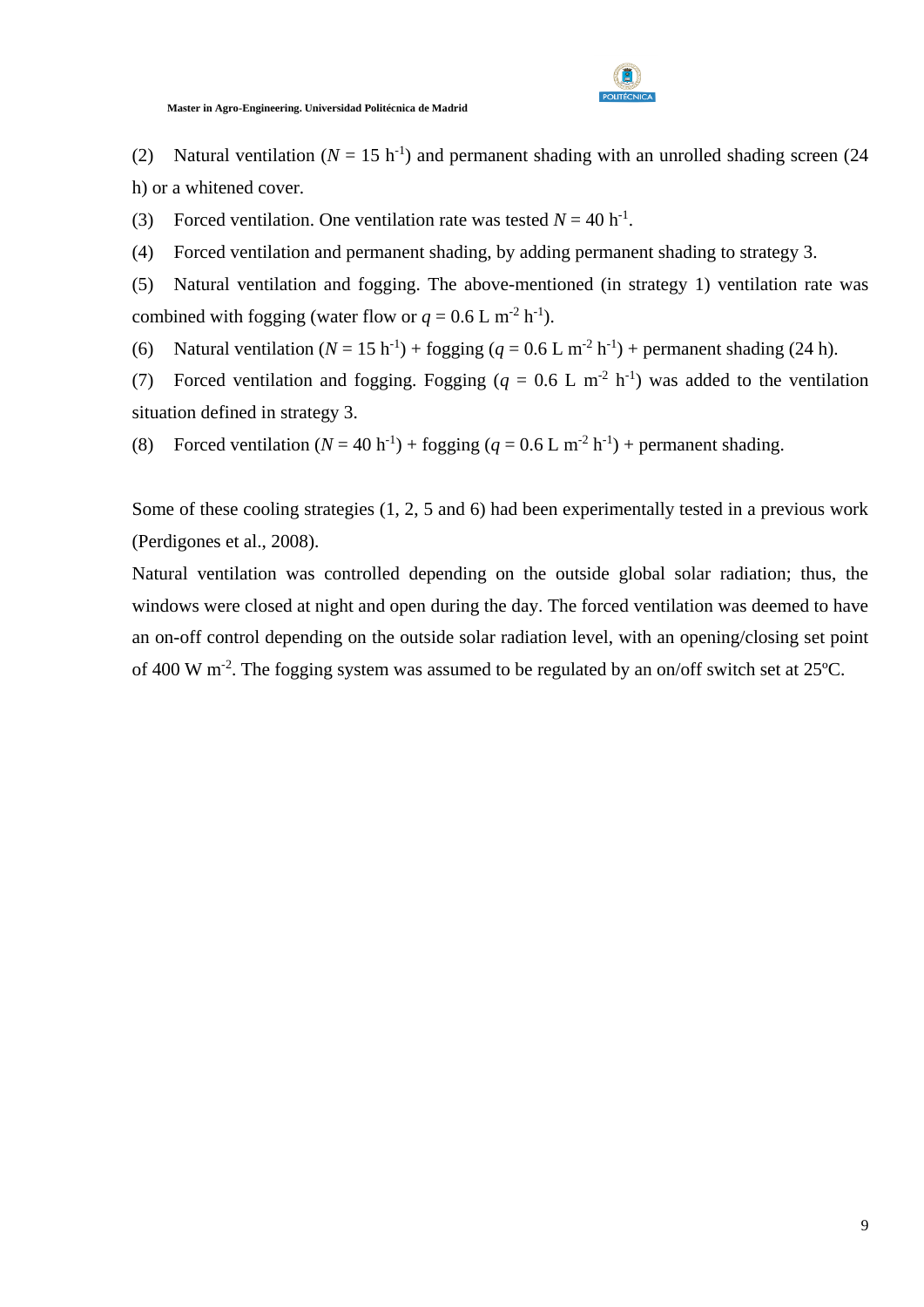

#### **2.3. Steady-state balance model**

The model used in the present work was the steady state model of Seginer (2002). This incorporates the Penman-Monteith evapotranspiration equation into the standard ventilation design formula. This model takes into account the following energy fluxes  $(W m<sup>-2</sup>)$ :

$$
\tau S_o = U(T_g - T_o) + \rho c Q \varphi (T_g - T_o) + \frac{\rho \lambda \varphi Q}{B + \rho c \varphi Q} \left( A \tau S_o + B s (T_g - T_i) + \lambda E_f \right)
$$
(1)

Radiation load =  $\tau S_o$ , where  $S_o$  (W m<sup>-2</sup> [ground]) is the solar radiation flux outside the greenhouse, and *τ* (dimensionless) is the proportion of the solar radiation transmitted through the cover and used to increase the internal air enthalpy.

Sensible heat dissipated by convection-conduction through the greenhouse cover = *U* ( $T_g$  – *T*<sup>o</sup><sup>*)*</sup>, where *U* (W m<sup>-2</sup> °C<sup>-1</sup>) is the heat transfer coefficient through the cover, and  $T_g$  and  $T_o$  are the greenhouse and outside air temperatures respectively (both in ºC).

- Sensible heat dissipated by ventilation =  $\rho cQ\varphi(T_g - T_o)$ , where  $\rho$  (kg[air] m<sup>-3</sup>) is the air density, *c* (J kg<sup>-1</sup> °C<sup>-1</sup>) the specific heat of air at constant pressure, and *Q* (m<sup>3</sup>[air] m<sup>-2</sup>[ground] s<sup>-1</sup>) is the specific ventilation rate and  $\varphi$  (dimensionless) the air-mixing coefficient as defined by Seginer (2002).

Latent heat dissipated by ventilation and the evapotranspiration of the crop =  $\sqrt{\rho} \frac{\partial \phi}{\partial T}$  $\rho \lambda \varphi Q$ )]\* $\Lambda \tau S_o + B s (T_g - T_d)$ ] (W m<sup>-2</sup>), where  $\lambda$  (J kg<sup>-1</sup>) is the latent heat of vaporization of water, *B* (W kg[air]  $m^{-2}$ [ground] kg<sup>-1</sup>[vapour]) and *A* (dimensionless) are the radiation coefficient and aerodynamic coefficients in the Penman-Monteith equation, *s* (kg[vapour] kg<sup>-1</sup>[air]  $^{\circ}C^{-1}$ ) is the slope of the humidity-ratio saturation curve, and  $T_d$  ( $\degree$ C), the dew-point temperature of the outside air. The remaining variables are the same as described above.

- Latent heat dissipated by the fogging system =  $[\rho \lambda \varphi Q/(B + \rho \lambda \varphi Q)]^* [\lambda E_f]$  (W m<sup>-2</sup>), where  $E_f$ is the evaporation rate (kg [vapour]  $m^{-2}$  [ground]  $s^{-1}$ ) of the fogging system.

From expression (1), an explicit equation for  $T_g$  ( $\degree$ C) can be obtained (Seginer, 2002):

$$
T_g = \frac{\tau S_o + UT_o + \rho c Q \varphi T_o - \frac{\rho \lambda \varphi Q}{B + \rho c \varphi Q} \left( A \tau S_o - B s T_d + \lambda E_f \right)}{U + \rho c Q \varphi + \frac{\rho \lambda \varphi Q}{B + \rho c \varphi Q} B s}
$$
(2)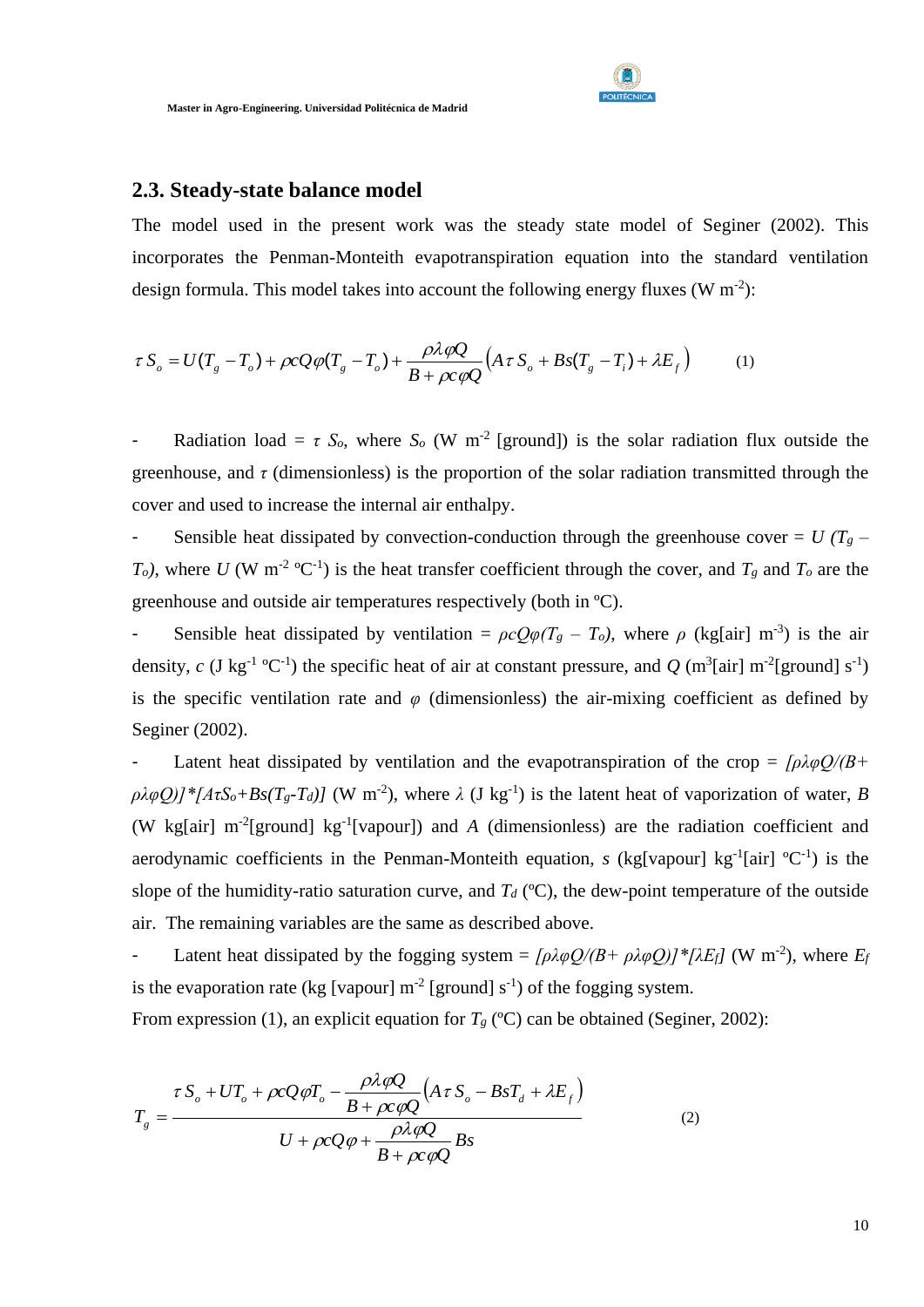

#### **2.4. Model coefficients and assumptions**

Equation 2 was used to calculate the air temperature  $T_g$  ( $\degree$ C) inside the greenhouse from the available outside weather data. The simulation provided an hourly *T<sup>g</sup>* value for an average day for each month at each location.

The coefficients  $\tau$  and  $U$  used in the model were taken from Perdigones et al. (2008). These values were  $\tau = 0.63$  and  $U = 14.8$  W m<sup>-2</sup> °C<sup>-1</sup> when no shading screen was used, and  $\tau = 0.35$  and  $U =$ 11.8 W m<sup>-2</sup> °C<sup>-1</sup> when one was used. The air mixing ratio was taken as  $\varphi = 1$  since the greenhouse was deemed to have roof vents and therefore the air inside as completely mixed. The Penman-Monteith coefficients *A* and *B* were those quoted by Seginer (2002) following a study by Jolliet (1994) with tomato:  $A = 0.28$  and  $B = 12,000$  W kg[air] m<sup>-2</sup> kg<sup>-1</sup>[vapour].

The specific ventilation rates  $(Q, m^3$ [air]m<sup>-2</sup>[ground]s<sup>-1</sup>) linked to the given ventilation rates (N, h<sup>-1</sup>) <sup>1</sup>) in section 2.2 were calculated considering an average greenhouse height of  $I = 4$  m.

The dew point temperature of the outside air  $(T_d, {}^{\circ}C)$  was calculated from the outside relative humidity and the outside air temperature (Singh, 2002).

 $E_f$ , the evaporation rate due to the fogging system, was calculated from the flow rate  $(q, L m^{-2} h^{-1})$ , with the assumption that all the droplets evaporated before hitting a solid surface and before leaving the greenhouse. However, this evaporation rate is limited by the relative humidity inside the greenhouse. The inside air was considered to have a maximum relative humidity of 90% since higher levels are difficult to reach. This limited the effective *E<sup>f</sup>* for the more humid climates of northern Europe (better reflecting the true conditions experienced in this region). The  $E_f$  was taken as the lower of the values provided by following equations:

$$
E_f = (W_{90\%} - W_{RHo\%}) \cdot \rho \cdot I \cdot N \frac{1}{3600}
$$
 (3)

$$
E_f = q \cdot \frac{1}{3600} \tag{4}
$$

where  $W_{90\%}$  (kg[vapour] kg<sup>-1</sup>[air]) is the humidity ratio of the outside air when the relative humidity reaches 90%, and *W<sub>RHo</sub>* (kg[vapour] kg<sup>-1</sup>[air]) the actual humidity ratio of the outside air at the time of calculation.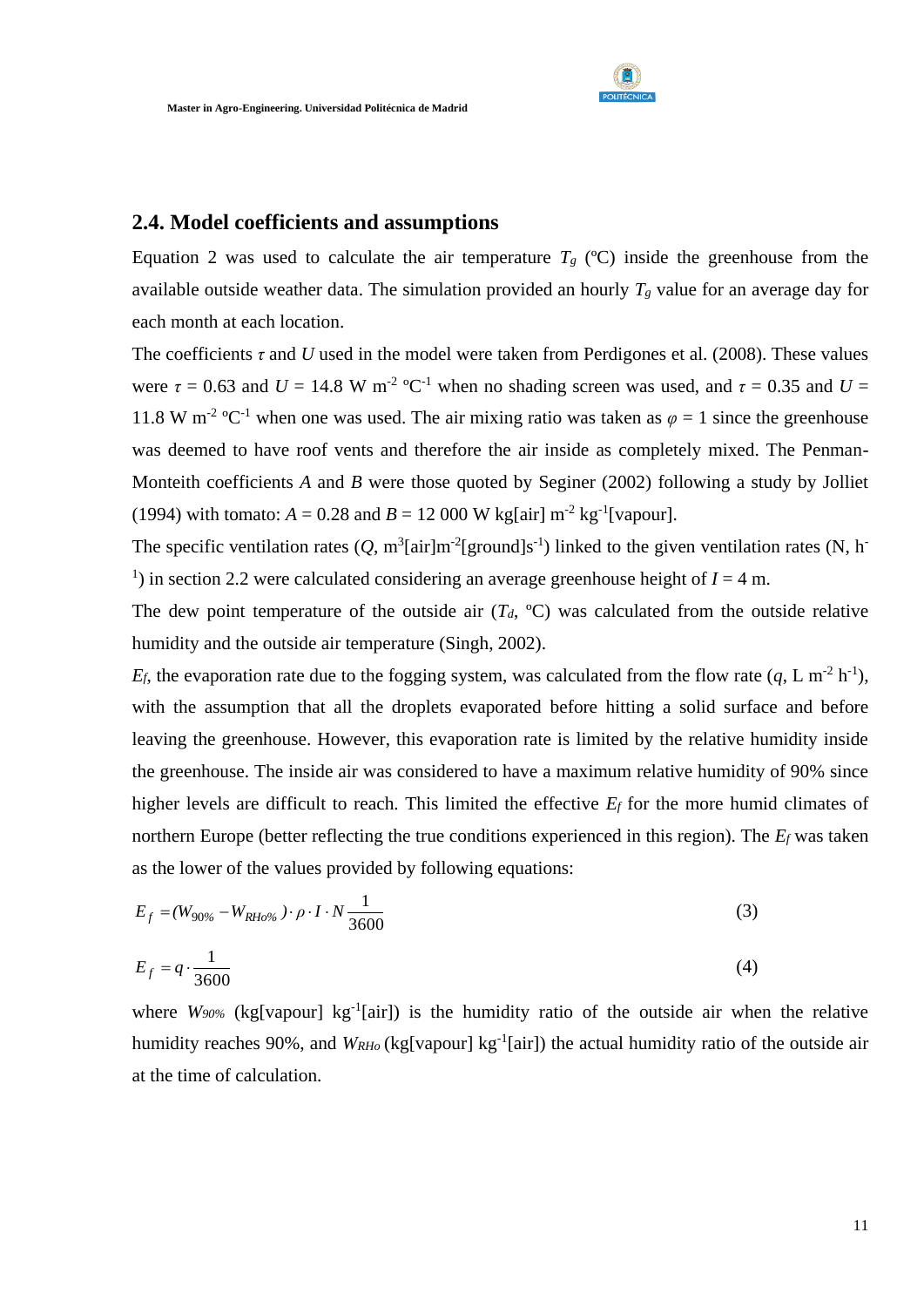**Master in Agro-Engineering. Universidad Politécnica de Madrid** 



# **3. RESULTS AND DISCUSSION**

#### **3.1. Weather data**

Table 2 shows the main meteorological data for each location in the base line scenario. Modelling was performed for the Mediterranean climate of Almeria ( $T<sub>o</sub> = 19.20$  °C;  $RH<sub>o</sub> = 67.33\%$ ) through to the cold and wet climate of Stuttgart ( $T_o = 8.82 \text{ °C}$ ;  $RH_o = 76.34\text{ °C}$ ).

Modelling for the 2080s involved considering the four climate scenarios described in Material and Methods. Table 3 shows the main meteorological data for each location in the 2080s frame for the four scenarios. The outside global solar irradiance *S<sup>o</sup>* was considered the same at all the scenarios. The *RH<sup>o</sup>* values are lower in Table 3 (2080s scenarios) than in Table 2 (base line scenario) since these were recalculated using the 2080 temperatures and with the assumption that the absolute humidity (or humidity ratio) was constant over time.

#### **3.2. Cooling strategy simulations**

Tables 4 and 5 (for the base line frame and the scenarios 2080 respectively) show the results obtained.

The reference crop used in simulations was tomato (*Lycopersicon esculentum* Mill.); its growing months were understood to be those of interest at each location. Thus, in the northern locations (Stuttgart and De Bilt), the model covered the entire year (growth occurs throughout the year), while in southern Europe (Almeria, Athens and Milan), the summer season (June, July and August) was not taken into account since no tomato growth occurs at this time.

The upper threshold temperature for tomato growth has been recorded as 30ºC (Camejo et al*.*, 2005); this value was therefore taken as the boundary temperature to determine whether a strategy was feasible for the cooling of greenhouses. Moreover, it is known that heat stress in crops is not only function of temperature, but duration is other factor to be taken into account (Wahid et al., 2007). In other words, the strategy was considered not feasible when the temperatures over 30ºC lasted more than two hours.

For the baseline frame, Table 4 shows the maximum hourly temperatures for each location obtained with each cooling strategy. The highlighted cells indicate the situations in which the maximum temperature was lower than 30ºC or being higher than 30ºC, they lasted less than two hours. For the two most southern locations Almeria and Athens, the feasible strategies were those that involved fogging. In Almeria, the climate conditions demanded to combine natural ventilation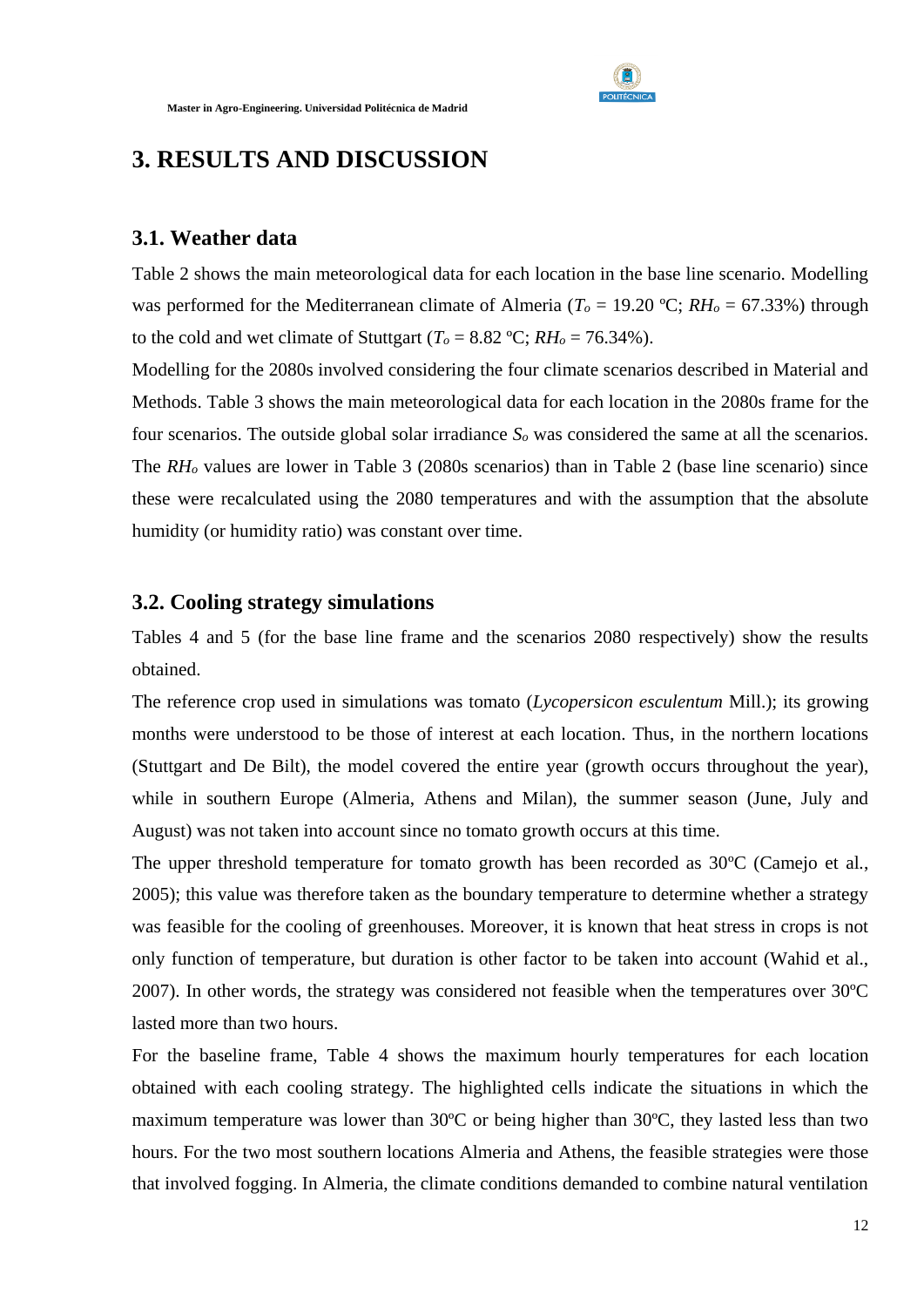

with fogging and shading; in Athens permanent shading was not necessary. In the baseline, results for Milan were more similar to those for the northern locations (Stuttgart and De Bilt), where the natural ventilation was enough to meet the cooling requirements. In fact, the fogging was not activated as the outside temperatures did not exceed the control set-point (25ºC) in the months of crop cultivation. This explains that the maximum values for the no-fogging and fogging strategies were the same in Table 4.

Table 5 shows the results for the mean  $\pm$  SD of the 4 future scenarios. In Almeria, not even the use of forced ventilation + fogging + shading (strategy 8) appeared to be sufficient to keep the inside conditions below 30ºC. This combination of technologies would work at least in emission scenarios 1 and 2 during the crop cultivation, but in scenarios 3 and 4, September would be a critical month for growing tomato in the greenhouse. In Athens and Milan, it would be necessary to combine natural ventilation and fogging, thus respect to the base line frame, Athens would not invest in any change of technology whereas Milan would have to do it. In De Bilt, the installation of a shading screen would be sufficient to keep the inside conditions; and in Stuttgart the growers should add a fogging system to natural ventilation (Table 5), though in scenarios 3 and 4 there would be problems to meet the cooling needs (mean value  $29.91 \pm 0.95$  °C).

It is obvious that these changes imply variations in costs associated with cooling. Growers not only will have to invest in new technologies, but they will have to let them work longer as well. For instance, in the case of Almeria, it will be necessary to implement forced ventilation and to increase the working hours of fogging. The investment cost of the former technology is about 3.1  $\epsilon$  m<sup>-2</sup> (Romero et al., 2002), and the operation cost is mainly due to the electricity consumption. Assuming an electrical power ratio of  $3 \text{ W m}^2$  for the forced ventilation, and an electricity cost of  $0.1 \in kWh^{-1}$  (Valiño et al., 2010), this cost can be calculated with the total working hours, in Almeria up to 1200 h yr<sup>-1</sup> (0.36  $\epsilon$  m<sup>-2</sup> yr<sup>-1</sup>). Respect to fogging, the main variation in cost caused by warming would be the water costs, which are higher than electricity costs in this case. In the base line scenario, the fogging system was working for 480 h  $yr^{-1}$  whereas in the future this data was increased in 300 – 1170 h yr<sup>-1</sup> depending on the scenario (an increase from 62.5% to 243.8%). With these increases and the fogging rate  $(0.6 \text{ L h}^{-1} \text{ m}^{-2})$  is possible to calculate the water consumption in the future, ranging from 468 to 990 L  $m^{-2}$  yr<sup>-1</sup>. In Athens the fogging system would have to work longer as well, thus respect to the base line, the increase would range from 275% to 375%. Moreover, in Milan, the investment cost of fogging  $(3 \in m^{-2}$ , Valiño et al., 2010) would have to be taken into account as this technology would be implemented from scratch; its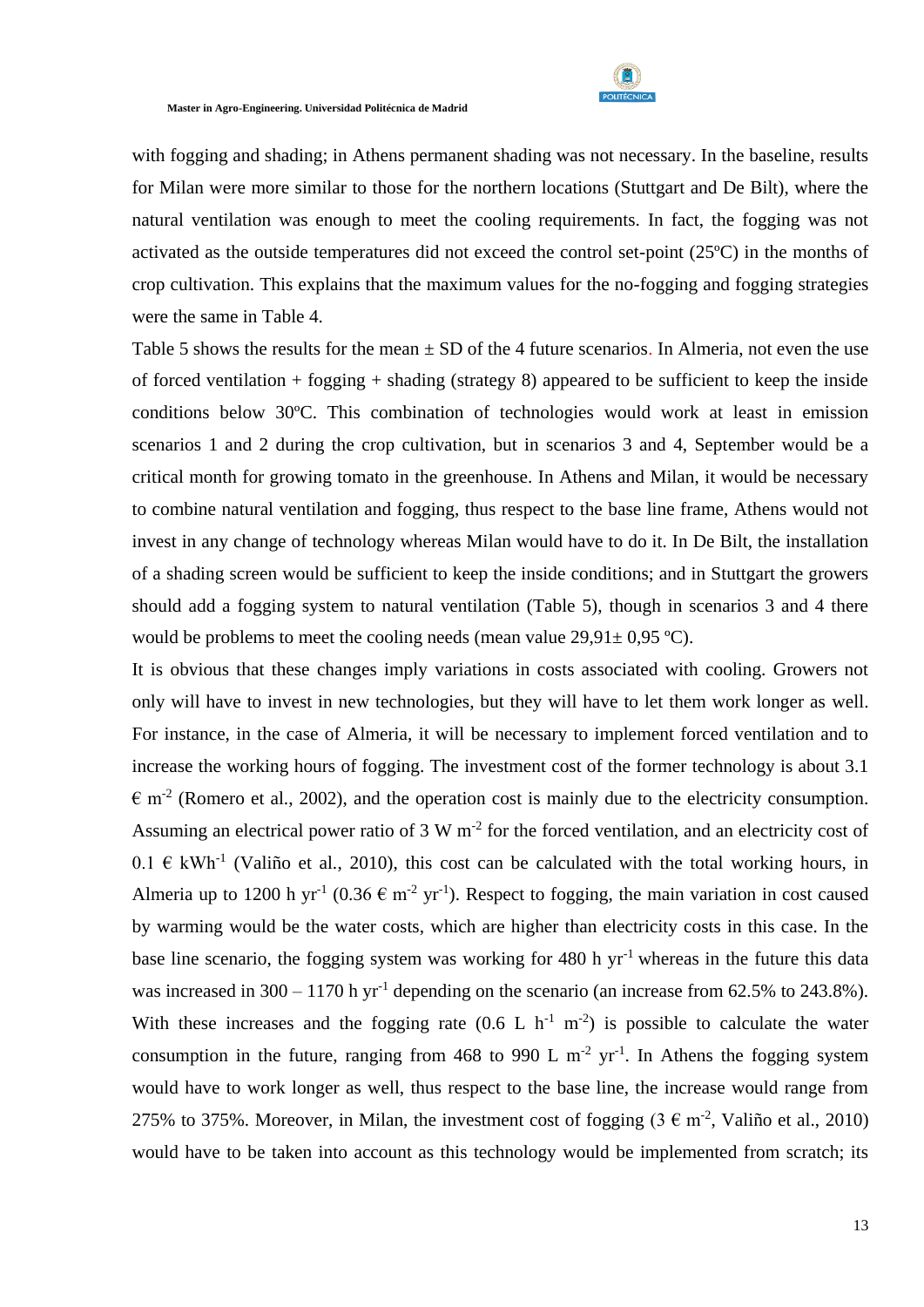

working hours ranged from 240 to 570 h  $yr^{-1}$ . Figure 1 shows the increase of the water consumption from the base line to the future scenarios for these southern locations.

A complete set of calculations was carried out with an increase in the humidity ratio of 10% in the 2080s scenarios, with respect to the baseline scenario. In Table 6, the results for De Bilt and Almeria are shown. This batch of simulations did not show any change affecting the maximum temperatures or cooling technologies with respect to the rest of the simulations, performed with the assumption of a constant humidity ratio (Table 5). Despite of increasing the relative humidity, the evaporative system (fogging) was not able to evaporate water enough to achieve the upper threshold *W90%* and the results were the same as in the constant humidity scenarios.

Table 7 summarizes the changes in cooling technologies that the growers would assume by the 2080s so as they could keep the cooling requirements of their greenhouses. In southern locations, Almeria, Athens and Milan, departing from different levels of cooling equipment in the baseline frame, they will have to run a combination of natural or forced ventilation with fogging and shading. In the case of Almeria this combination will not meet wholly the cooling needs inside the greenhouse in every future scenario. The greenhouses will work in suboptimal conditions in the summer months, but that situation will not be as different as it is at the present time. At least in the south of Spain, natural ventilation is the main technique to evacuate the excess of heat, and temperatures usually reach unacceptable levels for the crop. However, the situation of these suboptimal greenhouses will get worse in the 2080s, with socio-economic consequences: growers will have to install cooling facilities, change the period of crop production or take down the greenhouses (Fig. 2).

The northern locations Stuttgart and De Bilt will face up to a different situation. The viability of their greenhouses will depend on implementing shading in the case of De Bilt, or fogging in Stuttgart. Natural ventilation will be enough most part of the year, and the active cooling will be only needed to extend the period of crop production throughout the summer months. Though changes in northern areas would be less critical than in southern Europe, shading or whitening would have direct consequences on the crop development, as in the North of Europe the levels of solar radiation are low and decreasing it implies decreasing production.

The present study was carried out with tomato, but other conventional protected crops in the greenhouse sector could have to cope with the same situation, depending on their upper threshold temperature (pepper, 40ºC; cucumber, 35ºC; eggplant, 50ºC; as referenced in Serrano, 2005). The same methodology described in this article can be applied to other given vegetable species.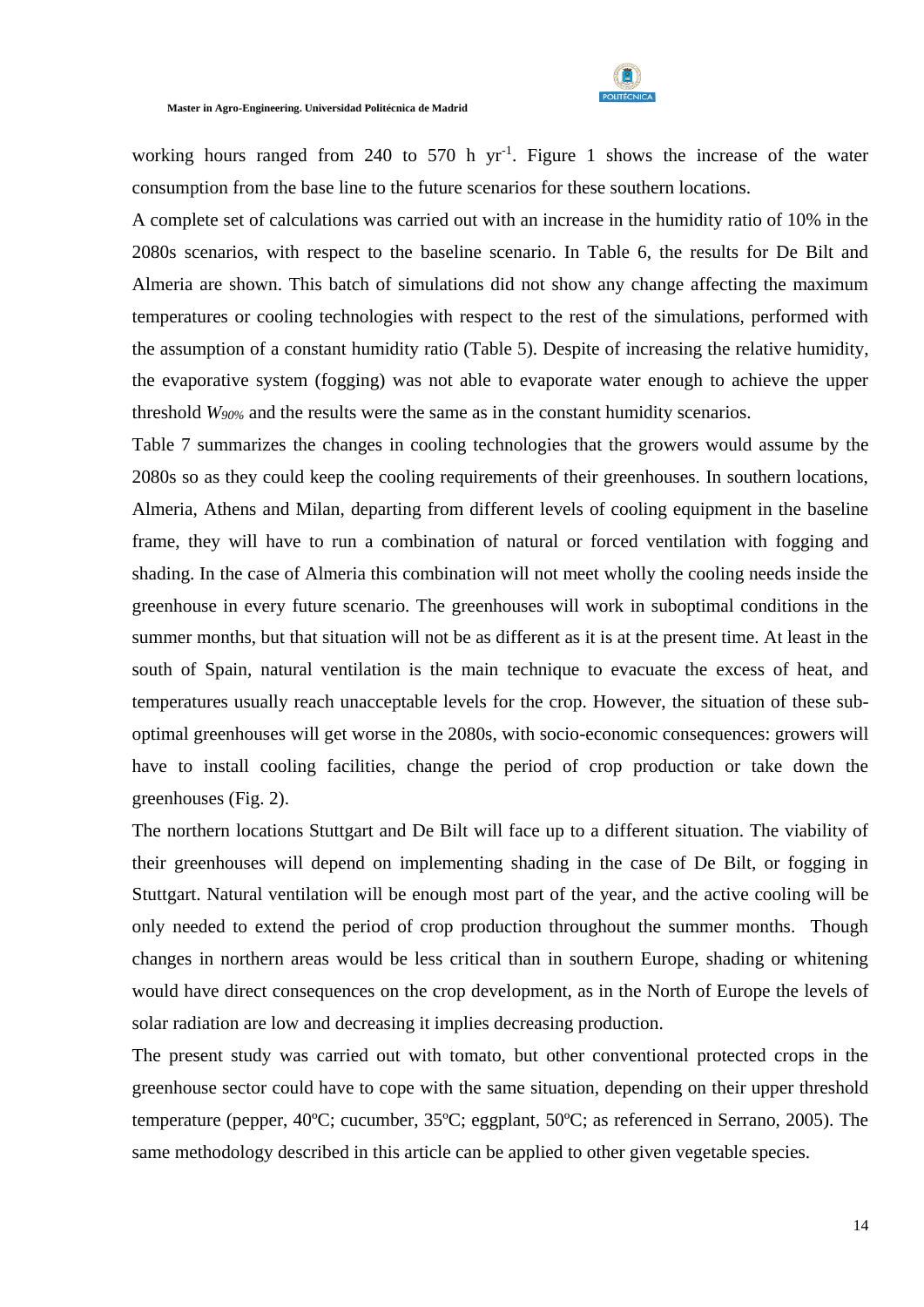

# **4. CONCLUSIONS**

This works makes use of a methodology previously developed to evaluate changes in cooling technologies of agricultural buildings, derived from different scenarios of global climate change. Four 2080 scenarios were analysed for 5 European locations and 8 cooling strategies combining natural and forced ventilation, fogging and shading.

Deep changes in cooling technologies were estimated necessary in the southern locations for the 2080s scenarios respect to the baseline frame (1960-1990). Natural ventilation resulted insufficient and growers should invest in forced ventilation, fogging and shading; depending on the future scenario, it could happen that the combination of these cooling techniques will not guarantee suitable crop conditions at the present cultivation periods. The increase in the water consumption due to the implement of new fogging systems or the longer working hours of them could be calculated with the methodology described: in Almeria for instance, the water demand would increase from 288 L m<sup>-2</sup> yr<sup>-1</sup> up to 468 – 990 L m<sup>-2</sup> yr<sup>-1</sup> depending on the future scenario. The increasing temperatures will force progressively to change the period of crop production or take down the greenhouses.

In northern Europe, results indicated slight changes to be made. De Bilt would meet its requirements adding a shading screen to natural ventilation; and in Stuttgart, greenhouses should invest in fogging to face global warming successfully.

# **References**

- Arbel, A., Yekutieli, O., Barak, M., 1999. Performance of a fog system for cooling greenhouses. J. Agric. Eng. Res. 72(1), 129-136. doi: 10.1006/jaer.1998.0351
- Arbel, A., Barak, M., Shklyar, A., 2003. Combination of forced ventilation and fogging systems for cooling greenhouses. Biosyst. Eng. 84(1), 45-55. doi:10.1016/S1537-5110(02)00216-7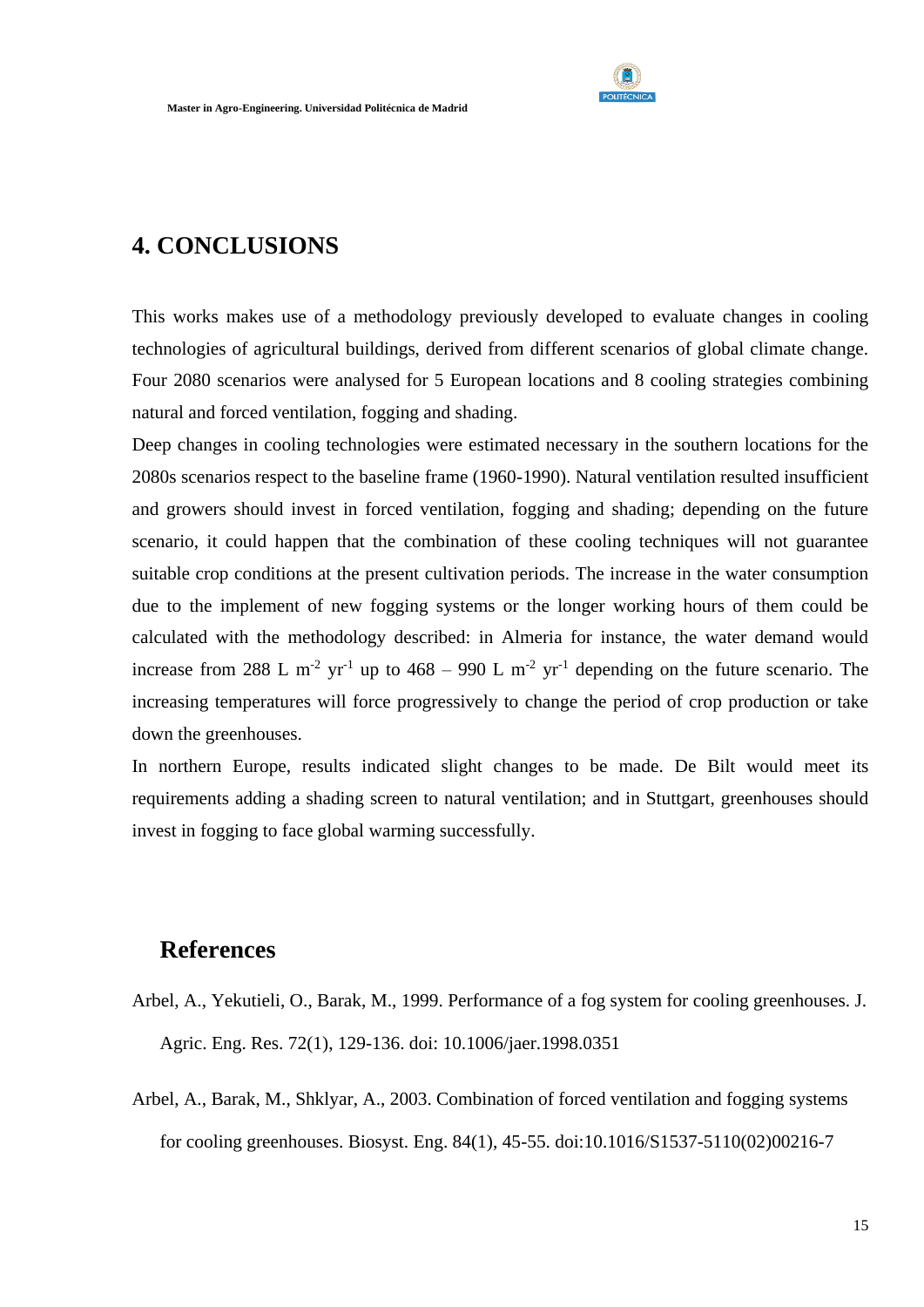

- Baille, A., 2001. Trends in greenhouse technology for improved climate control in mild winter climates. Acta Horticulturae. 559, 161-168
- Camejo, D., Rodríguez, P., Morales, M.A., Dell´Amico, J.M., Torrecillas, A., Alarcón, J.J., 2005. High temperature effects on photosynthetic activity of two tomato cultivars with different heat susceptibility. J. Plant Physiol. 162, 281-289. doi:10.1016/j.jplph.2004.07.014
- Christensen, J.H., Timothy, R.C., Rummukainen, M., Amanatidis, G., 2007. Evaluating the performance and utility of regional climate models: the PRUDENCE project. Clim. Change. 81: 1-6. doi:10.1007/s10584-006-9211-6
- Ciscar, J.C., Iglesias, A., Feyen, L., Goodess, C.M., Szabó, L., Christensen, O.B., Nicholls, R., Amelung, B., Watkiss, P., Bosello, F., Dankers, R., Garrote, L., Hunt, A., Horrocks, L., Moneo, M., Moreno, A., Pye, S., Quiroga, S., Van Regemorter, D., Richards, J., Rososn, R., Soria, A., 2009. Climate change impacts in Europe. Final report of the PESETA research project. EUR24093EN. JCR Scientifc and Technical Reports.
- García, J.L., De la Plaza, S., Navas, L.M., Benavente, R.M., Luna, L., 1998. Evaluation of the feasibility of alternative energy sources for greenhouse heating. J. Agric. Eng. Res. 69(2), 107- 114
- Iglesias, A., Rosenzweig, C., Pereira, D., 2000 Agricultural impacts of climate change in Spain: developing tools for a spatial analysis. Global Environ. Change. 10(1), 69-80.
- IPCC, 2000. Special Report. Emissions Scenarios. Nakicenovic N and Swart E.(Eds) Cambridge University Press, UK, pp 570.
- IPCC, 2008. IPCC fourth assessment report: Climate Change 2007 (AR4)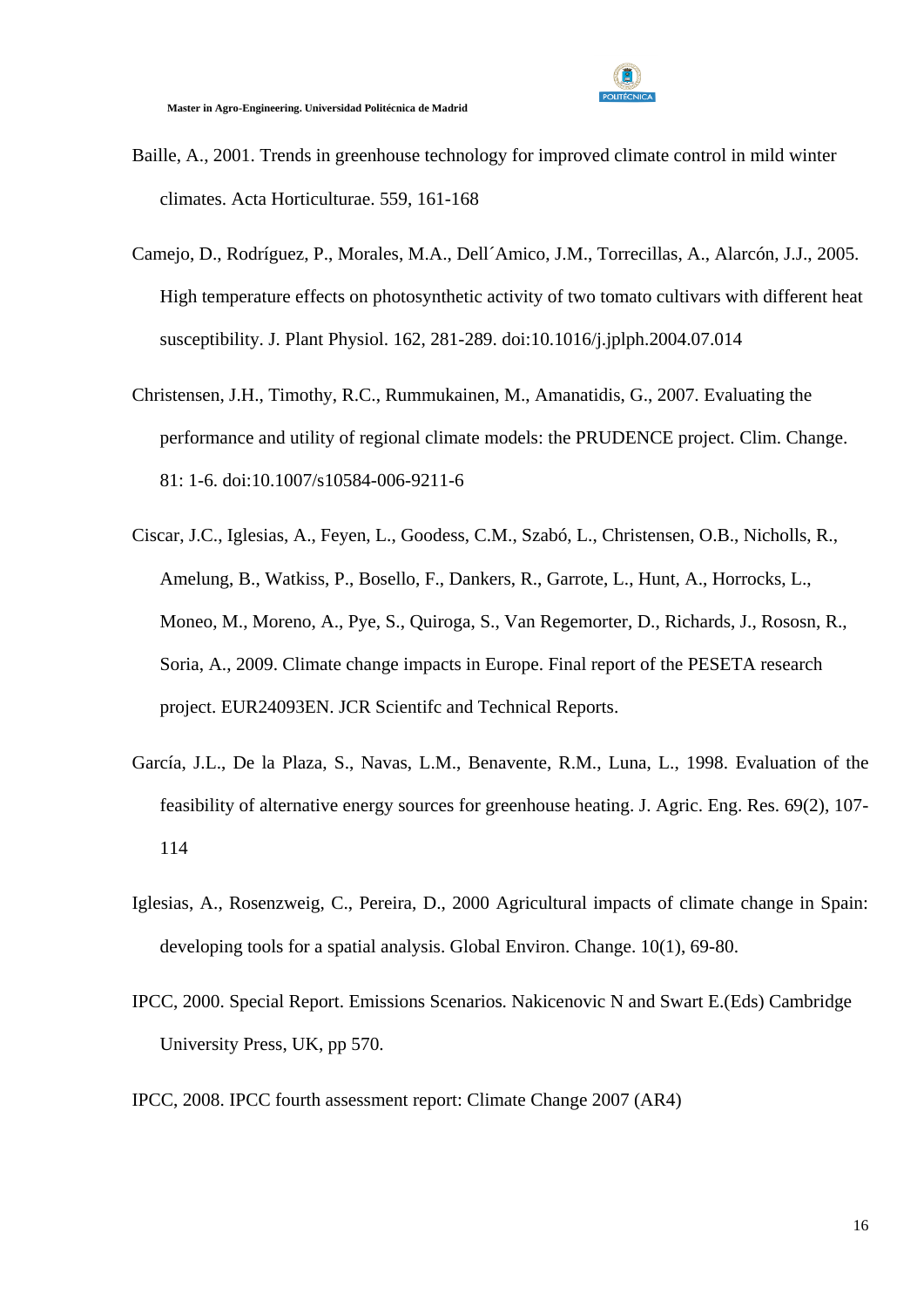

- Jolliet, O., 1994. HORTITRANS, a model for predicting and optimizing humidity and transpiration in greenhouses. J. Agric. Eng. Res. 57, 23-37. doi:10.1006/jaer.1994.1003
- Katsoulas, N., Bartzanas, T., Boulard, T., Mermier, M., Kittas, C., 2006. Effect of vent openings and insect screens on greenhouse ventilation. Biosyst. Eng. 93(4), 427-436. doi: 10.1016/j.biosystemseng.2005.01.001
- Kittas, C., Baille, A., Giaglaras, P., 1999. Influence of covering material and shading on the spectral distribution of light in greenhouses. J. Agric. Eng. Res. 73, 341-351. doi:10.1006/jaer.1999.0420
- Klein, A.M.G. and Co-authors. 2002. Daily dataset of  $20<sup>th</sup>$  century surface air temperature and precipitation series for the European Climate Assessment. Int. J. Climatol. 22, 1441-1453.
- Mínguez, M.I., Ruiz-Ramos, M., Díaz-Ambrona, C.H., Quemada, M., Sau, F. 2007 First-order impacts on winter and summer crops assessed with various high-resolution climate models in the Iberian Peninsula. Clim. Change. 81, 343-355.
- Olesen, J.E., Carter, T.R., Díaz-Ambrona, C.H., Fronzek, S., Heidmann, T., Hickler, T., Holt, T., Mínguez, M.I., Morales, P., Palutikof, J.P., Quemada, M., Ruiz-Ramos, M., Rubæk, G.H., Sau, F., Smith, B., Sykes, M.T., 2007. Uncertainties in projected impacts of climate change on European agriculture and terrestrial ecosystems based on scenarios from regional climate models. Clim, Change. 81, 123-143.
- Parry, M.L., Rosenzweig, C., Iglesias, A., Livermore, M., Fischer, G., 2004. Effects of climate change on global food production under SRES emissions and socio-economic scenarios. Global Environ. Change. 14(1), 53-67.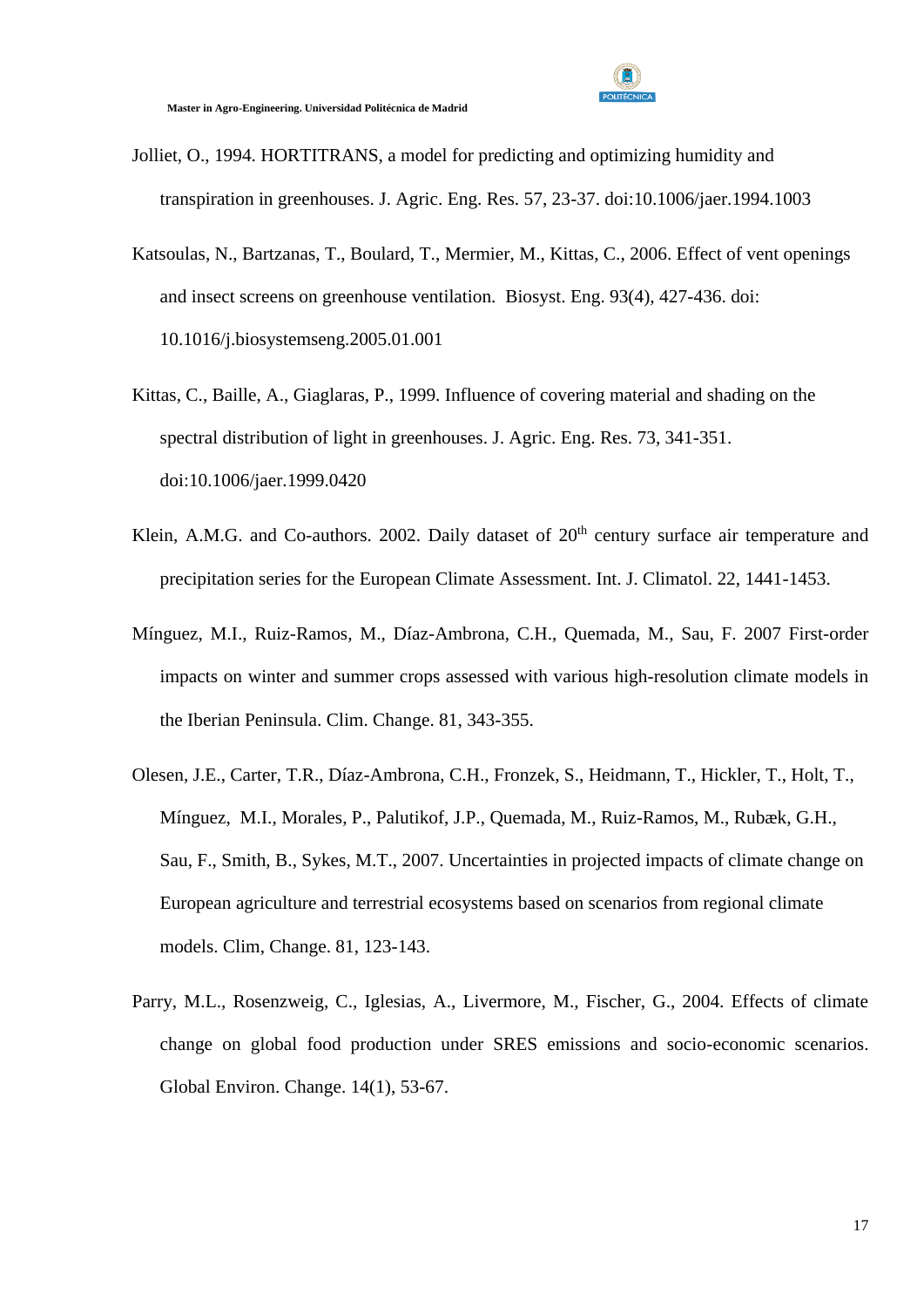- Perdigones, A., García, J. L., Romero, A., Rodríguez, A., Luna, L., Raposo, C., De la Plaza, S., 2008. Cooling strategies for greenhouses in summer: Control of fogging by pulse width modulation. Biosyst. Eng. 99(4), 573-586. doi:10.1016/j.biosystemseng. 2008.01.001.
- Riga, P., Anza, M., Garbisu, C., 2008. Tomato quality is more dependent on temperature than on photosynthetically active radiation. J. Sc. Food Agric. 88 (1), 158-166. doi: 10.1002/jsfa.3065
- Romero, A., García, J.L., Benarvente, R.M., Luna, L., Paramés, E., 2002. Sistemas de refrigeración de bajo coste en invernaderos (Greenhouse low-cost cooling systems). Horticultura 159, 28-33.
- Särkkä, L.E., Hovi-Pekkanen, T., Huttunen, J., 2006. Greenhouse cooling in summer in Finland preliminary results of climate control and plant response. Acta Horticulturae, 719, 439-446.
- Seginer, I., 2002. The Penman-Monteith evapotranspiration equation as an element in greenhouse ventilation design. Biosyst. Eng. 82(4), 423-439, doi:10.1006/bioe 2002.0086
- Semenov, M.A., Stratonovitch, P., 2010. Use of multi-model ensembles from global climate models for assessment of climate change impacts. Clim. Res. 41(1), 1-14. doi:10.3354/cr00836
- Serrano, Z., 2005. Construcción de Invernaderos (Greenhouse construction), third Ed. Mundi-Prensa. Madrid
- Singh, A.K., Singh, H., Singh, S.P., Sawhney, R.L., 2002. Numerical calculation of psychrometric properties on a calculator. Build. Environ. 37(4), 415–419.
- Thornton, P.K., Van de Steeg, J., Notenbaert, A., Herrero, M., 2009. The impacts of climate change on livestock and livestock systems in developing countries: A review of what we know and what we need to know. Agric. Syst. 101(1), 113-127. doi: 10.1016/j.agsy.2009.05.002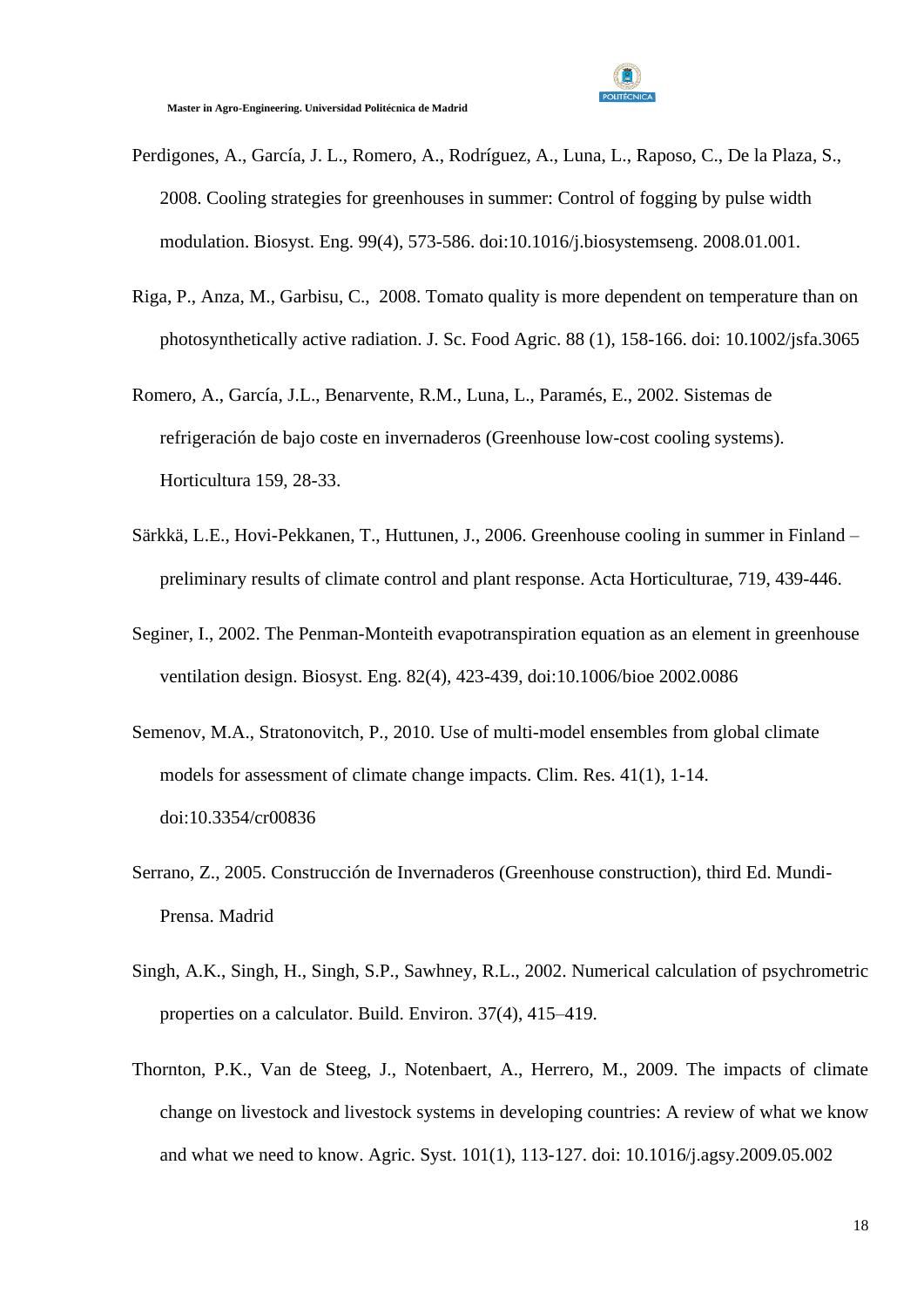

- Valiño, V., Perdigones, A., Iglesias, A., García, J.L., 2010. Effect of temperature increase on cooling systems in livestock farms. Clim. Res. 44, 107-114. doi: 10.3354/cr00915
- Wahid, A., Gelani, S., Ashraf, M., Foolad, M. R., 2007. Heat tolerance in plants: an overview. Environ. Exp. Bot. 61(1), 199-223. doi:10.1016/j.envexpbot.2007.05.011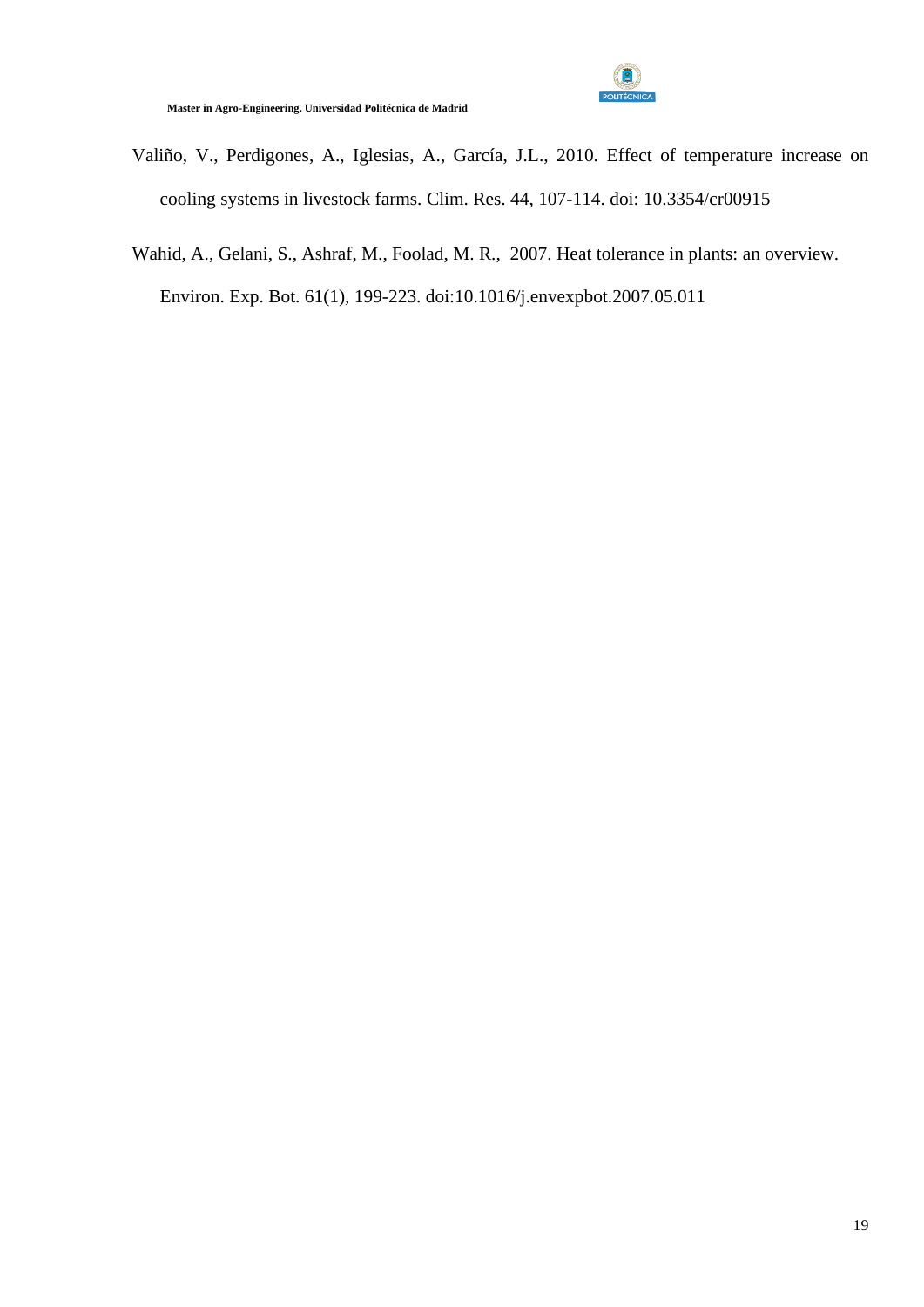

# **Tables**

Table 1. Summary of the four climate scenarios used in the study.

| n.             | Scenario                                                              | Time<br>frame | Driving<br>Socio-<br>economic<br>scenario<br><b>SRES</b> | General<br>Circulation<br>Model<br><b>GCM</b> | Regional<br>climate<br>models | Average<br>CO <sub>2</sub><br>ppmy | Change in<br>mean<br>temperature<br>averaged in<br>Europe (°C) |
|----------------|-----------------------------------------------------------------------|---------------|----------------------------------------------------------|-----------------------------------------------|-------------------------------|------------------------------------|----------------------------------------------------------------|
| -1             | HadCM3 A2/<br><b>DMI/HIRHA</b><br>M 2080s                             | 2071-2100     | A2                                                       | HadCM3                                        | <b>DMI/HIRH</b><br>AM         | 709                                | 3.1                                                            |
| 2              | HadCM3 B2/<br><b>DMI/HIRHA</b><br>M 2080s                             | 2071-2100     | B <sub>2</sub>                                           | HadCM3                                        | <b>DMI/HIRH</b><br>AM         | 561                                | 2.7                                                            |
| 3              | ECHAM4/OP<br>YC3<br>A2/SMHI/RC<br>A3<br>2080s                         | 2071-2100     | A <sub>2</sub>                                           | ECHAM4                                        | <b>SMHI/RCA</b><br>3          | 709                                | 3.9                                                            |
| $\overline{4}$ | ECHAM4/OP<br>YC <sub>3</sub><br>B2/SMHI/RC<br>A <sub>3</sub><br>2080s | 2071-2100     | B <sub>2</sub>                                           | ECHAM4                                        | SMHI/RCA<br>3                 | 561                                | 3.3                                                            |
|                |                                                                       |               |                                                          |                                               |                               |                                    |                                                                |

Table 2. Yearly mean temperature (*To*, ºC), yearly mean relative humidity (*RHo*, %) and yearly mean global solar irradiation  $(S_o, W \, m^{-2})$  for the different study locations (base line 1961-1990).

| Location       | $T_o$ , °C | $RH_o$ , % | $S_o$ , W m <sup>-2</sup> |
|----------------|------------|------------|---------------------------|
| Almeria (ES)   | 19.20      | 67.33      | 186.84                    |
| Athens (GR)    | 17.80      | 65.19      | 166.92                    |
| Milan $(T)$    | 12.21      | 76.83      | 148.09                    |
| Stuttgart (DE) | 8.82       | 76.34      | 122.67                    |
| De Bilt $(NL)$ | 9.29       | 80.99      | 117.86                    |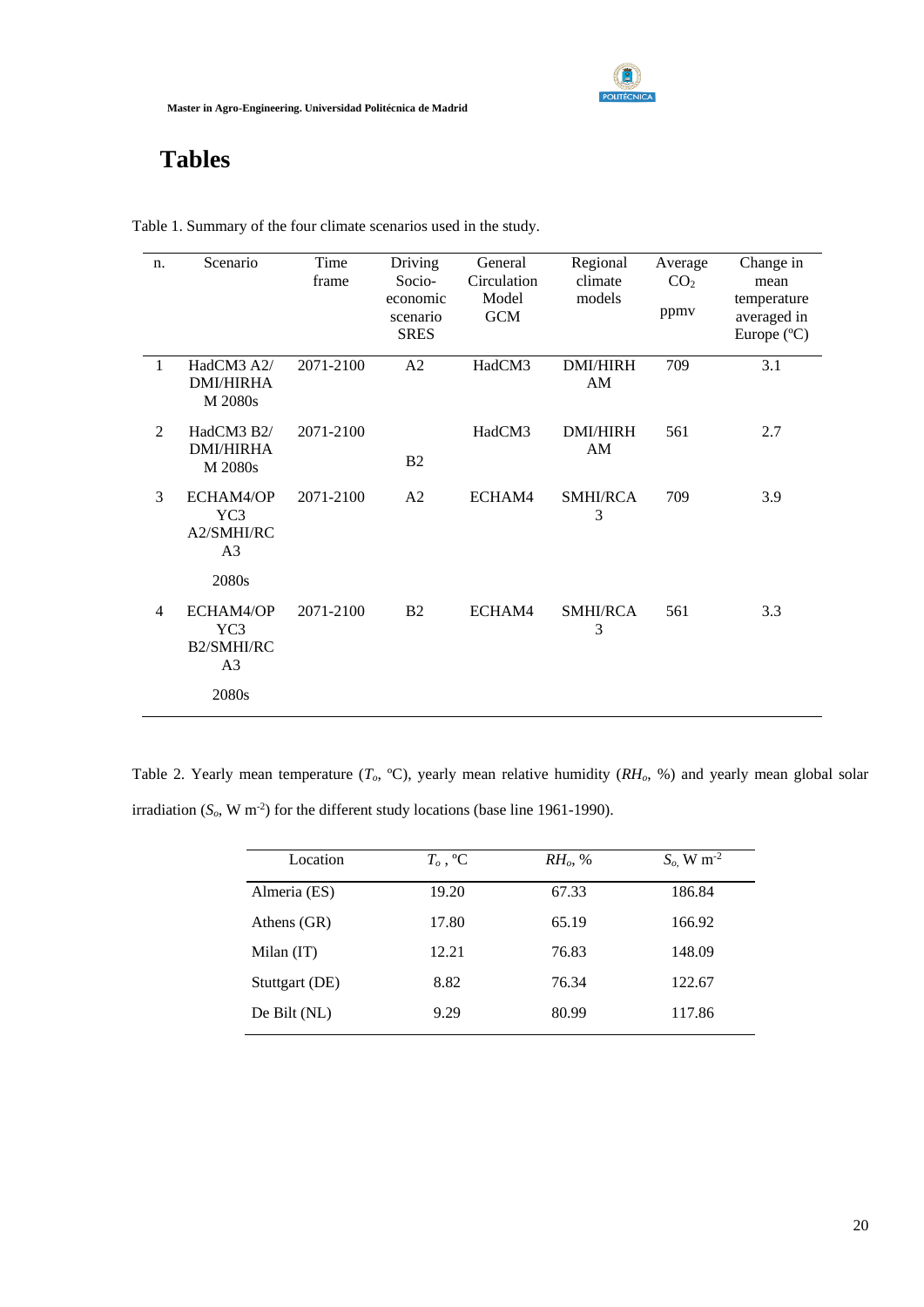| Location       | Scenario 1 |            | Scenario 2 |            | Scenario 3 |                     | Scenario 4 |                     | $S_o$ , W m <sup>-2</sup> |
|----------------|------------|------------|------------|------------|------------|---------------------|------------|---------------------|---------------------------|
|                | $T_o$ , °C | $RH_o$ , % | $T_o$ , °C | $RH_o$ , % | $T_o$ , °C | $RH_o, \mathcal{C}$ | $T_o$ , °C | $RH_o, \mathcal{C}$ |                           |
| Almeria (ES)   | 21.29      | 58.89      | 20.69      | 61.17      | 24.01      | 50.29               | 23.14      | 52.87               | 186.84                    |
| Athens (GR)    | 22.08      | 51.44      | 20.61      | 56.22      | 22.12      | 51.40               | 21.14      | 54.33               | 166.92                    |
| Milan (IT)     | 16.24      | 60.68      | 14.65      | 67.21      | 18.40      | 53.61               | 16.77      | 58.85               | 148.09                    |
| Stuttgart (DE) | 12.47      | 60.60      | 11.08      | 66.56      | 15.04      | 51.83               | 13.33      | 57.34               | 122.67                    |
| De Bilt (NL)   | 13.75      | 61.51      | 12.57      | 65.87      | 14.06      | 59.80               | 12.89      | 64.40               | 117.86                    |

Table 3. Estimated yearly mean temperature (*To*, ºC), yearly mean relative humidity (*RHo*, %) and yearly mean global solar irradiation  $(S_0, W \, \text{m}^{-2})$  for the study locations and every future scenario (2080s).

Table 4. Feasibility of the current techniques in the base line frame (1960-1990). The temperatures (ºC) in the table are the maximum of values for every month calculated by modelling. The highlighted cells show when the different cooling strategies are feasible for each location.

| Location                                                     | Strategies <sup>a</sup> , Baseline 1960-1990 |  |               |  |  |  |                                                 |  |  |
|--------------------------------------------------------------|----------------------------------------------|--|---------------|--|--|--|-------------------------------------------------|--|--|
|                                                              |                                              |  | $\mathcal{R}$ |  |  |  |                                                 |  |  |
| Almeria (ES) 36.26 34.85 32.72 31.96 31.96 30.40 27.88 27.42 |                                              |  |               |  |  |  |                                                 |  |  |
| Athens (GR) 34.87 33.47 31.30 30.54 30,57 29,09 28.44 27.58  |                                              |  |               |  |  |  |                                                 |  |  |
| Milan (IT) 29,61 28,48 26,82 26,21 29,61 28,48 26,82 26,21   |                                              |  |               |  |  |  |                                                 |  |  |
| Stuttgart $(DE)$                                             |                                              |  |               |  |  |  | 28.36 27.22 25.47 24.83 28.36 27.22 25.47 24.83 |  |  |
| De Bilt $(NL)$                                               |                                              |  |               |  |  |  | 26.68 25.51 23.60 22.96 26.68 25.51 23.60 22.96 |  |  |

<sup>a</sup> Cooling strategies: 1. Natural ventilation ( $N = 15$  h<sup>-1</sup>); 2 Natural ventilation ( $N = 15$  h<sup>-1</sup>) + shading; 3. Forced ventilation ( $N = 40$  h<sup>-1</sup>); 4. Forced ventilation ( $N = 40$  h<sup>-1</sup>) + shading; 5. Natural ventilation ( $N = 15$  h<sup>-1</sup>) + fogging ( $q = 0.6$  L m<sup>-2</sup> h<sup>-1</sup>); 6. Natural ventilation ( $N = 15$  h<sup>-1</sup>) + fogging ( $q = 0.6$  L m<sup>-2</sup> h<sup>-1</sup>) + permanent shading; 7. Forced ventilation ( $N = 40$  h<sup>-1</sup>) + fogging  $(q = 0.6 \text{ L m}^{-2} \text{ h}^{-1})$ ; 8. Forced ventilation  $(N = 40 \text{ h}^{-1})$  + fogging  $(q = 0.6 \text{ L m}^{-2} \text{ h}^{-1})$  + permanent shading.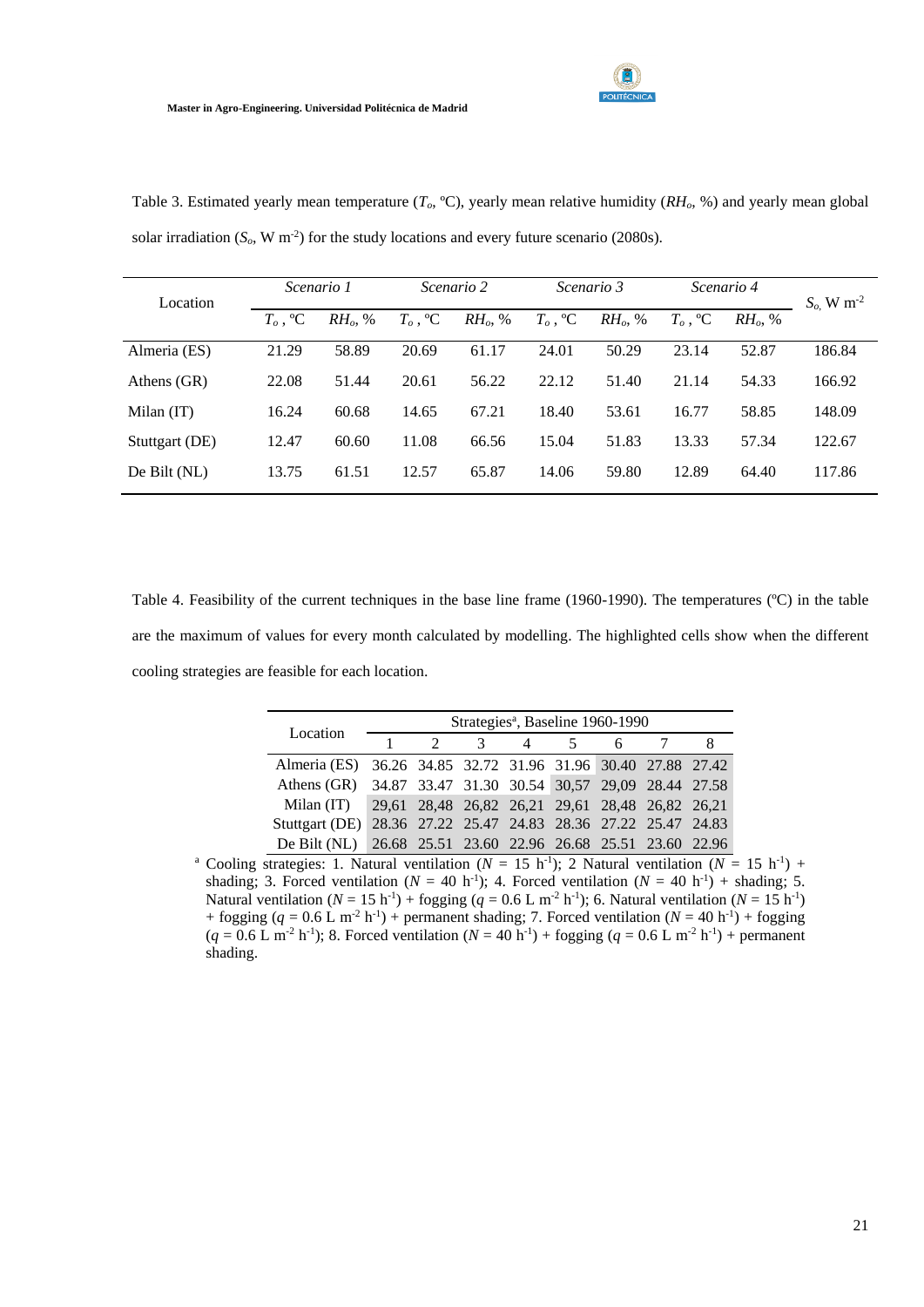Table 5. Feasibility of the current techniques for the future scenarios. The temperatures (°C) in the table are the mean values and SD of maximum for the four scenarios in the 2080s. The highlighted cells show when the different cooling strategies are feasible for each location.

| Location       |           | Strategies <sup>a</sup> , 2080s |        |        |                |            |        |            |        |  |
|----------------|-----------|---------------------------------|--------|--------|----------------|------------|--------|------------|--------|--|
|                |           |                                 | 2      | 3      | $\overline{4}$ | 5          | 6      | 7          | 8      |  |
| Almeria (ES)   | Mean      | 39.63                           | 38.21  | 36.28  | 35.52          | 32.52      | 31.25  | 31.10      | 31.03  |  |
|                | <b>SD</b> | $+2.29$                         | ± 2.27 | ± 2.43 | ± 2.42         | ± 0.57     | ± 0.69 | ± 2.47     | ± 2.46 |  |
| Athens (GR)    | Mean      | 38.72                           | 36.45  | 35.34  | 33.68          | 30.64      | 29.41  | 30.14      | 29.41  |  |
|                | <b>SD</b> | $+0.60$                         | ± 2.05 | ± 0.63 | ± 2.16         | $\pm 0.32$ | ± 0.27 | $\pm 0.64$ | ± 0.64 |  |
| Milan (IT)     | Mean      | 34.64                           | 33.49  | 32.04  | 31.42          | 29.74      | 28.58  | 27.34      | 27.10  |  |
|                | <b>SD</b> | ± 1.23                          | ± 1.22 | ± 1.29 | ± 1.28         | $\pm 0.45$ | ± 0.38 | $\pm 0.61$ | ± 0.78 |  |
| Stuttgart (DE) | Mean      | 36.03                           | 34.89  | 33.51  | 32.89          | 29.91      | 29.23  | 29.87      | 29.23  |  |
|                | SD        | ± 2.66                          | ± 2.64 | ± 2.80 | ± 2.79         | ± 0.95     | ± 1.23 | ± 2.58     | ± 2.60 |  |
| De Bilt (NL)   | Mean      | 31.00                           | 28.24  | 28.04  | 25.77          | 30.20      | 28.24  | 27.31      | 25.77  |  |
|                | SD        | ± 1.51                          | ±1.96  | ± 1.56 | ± 2.02         | $+0.78$    | ± 0.75 | ± 0.73     | ± 0.71 |  |

<sup>a</sup> Cooling strategies: 1. Natural ventilation ( $N = 15$  h<sup>-1</sup>); 2. Natural ventilation ( $N = 15$  h<sup>-1</sup>) + shading; 3. Forced ventilation ( $N = 40$  h<sup>-1</sup>); 4. Forced ventilation ( $N = 40$  h<sup>-1</sup>) + shading; 5. Natural ventilation ( $N = 15$  h<sup>-1</sup>) + fogging  $(q = 0.6 \text{ L m}^2 \text{ h}^2)$ ; 6. Natural ventilation  $(N = 15 \text{ h}^1)$  + fogging  $(q = 0.6 \text{ L m}^2 \text{ h}^1)$  + permanent shading; 7. Forced ventilation ( $N = 40$  h<sup>-1</sup>) + fogging ( $q = 0.6$  L m<sup>-2</sup> h<sup>-1</sup>); 8. Forced ventilation ( $N = 40$  h<sup>-1</sup>) + fogging ( $q = 0.6$ L m<sup>-2</sup> h<sup>-1</sup>) + permanent shading.

Table 6. Results of simulations considering an increase of the humidity ratio of 10%: yearly mean and standard deviation (SD) of outside air temperature  $(T_0, {}^{\circ}C)$ , yearly mean and SD of outside relative humidity (RH<sub>0</sub>, %); mean and SD of the mean temperatures resulting of the four scenarios modelling (2080s).

| Locations    |      |        |           | Strategies <sup>a</sup> , temperature, <sup>o</sup> C |        |        |            |  |  |
|--------------|------|--------|-----------|-------------------------------------------------------|--------|--------|------------|--|--|
|              |      | To. °C | $R$ Ho. % |                                                       |        |        |            |  |  |
| Almeria (ES) | Mean | 22.28  | 61.29     | 32.52                                                 | 31.25  | 31.10  | 31.03      |  |  |
|              | SD   | ± 1.55 | ± 5.57    | 0.57                                                  | 0.69   | 2.47   | 2.46       |  |  |
| De Bilt (NL) | Mean | 12.71  | 71.88     | 30.25                                                 | 29.11  | 27.33  | 26.69      |  |  |
|              | SD   | ± 1.13 | ± 5.33    | ± 0.78                                                | ± 0.75 | ± 0.73 | $\pm 0.71$ |  |  |

<sup>a</sup> Cooling strategies: 5. Natural ventilation ( $N = 15$  h<sup>-1</sup>) + fogging ( $q = 0.6$  L m<sup>-2</sup> h<sup>-1</sup>); 6. Natural ventilation ( $N = 15$ h<sup>-1</sup>) + fogging ( $q = 0.6$  L m<sup>-2</sup> h<sup>-1</sup>) + permanent shading; 7. Forced ventilation ( $N = 40$  h<sup>-1</sup>) + fogging ( $q = 0.6$  L m<sup>-1</sup>) <sup>2</sup> h<sup>-1</sup>); 8. Forced ventilation ( $N = 40$  h<sup>-1</sup>) + fogging ( $q = 0.6$  L m<sup>-2</sup> h<sup>-1</sup>) + permanent shading.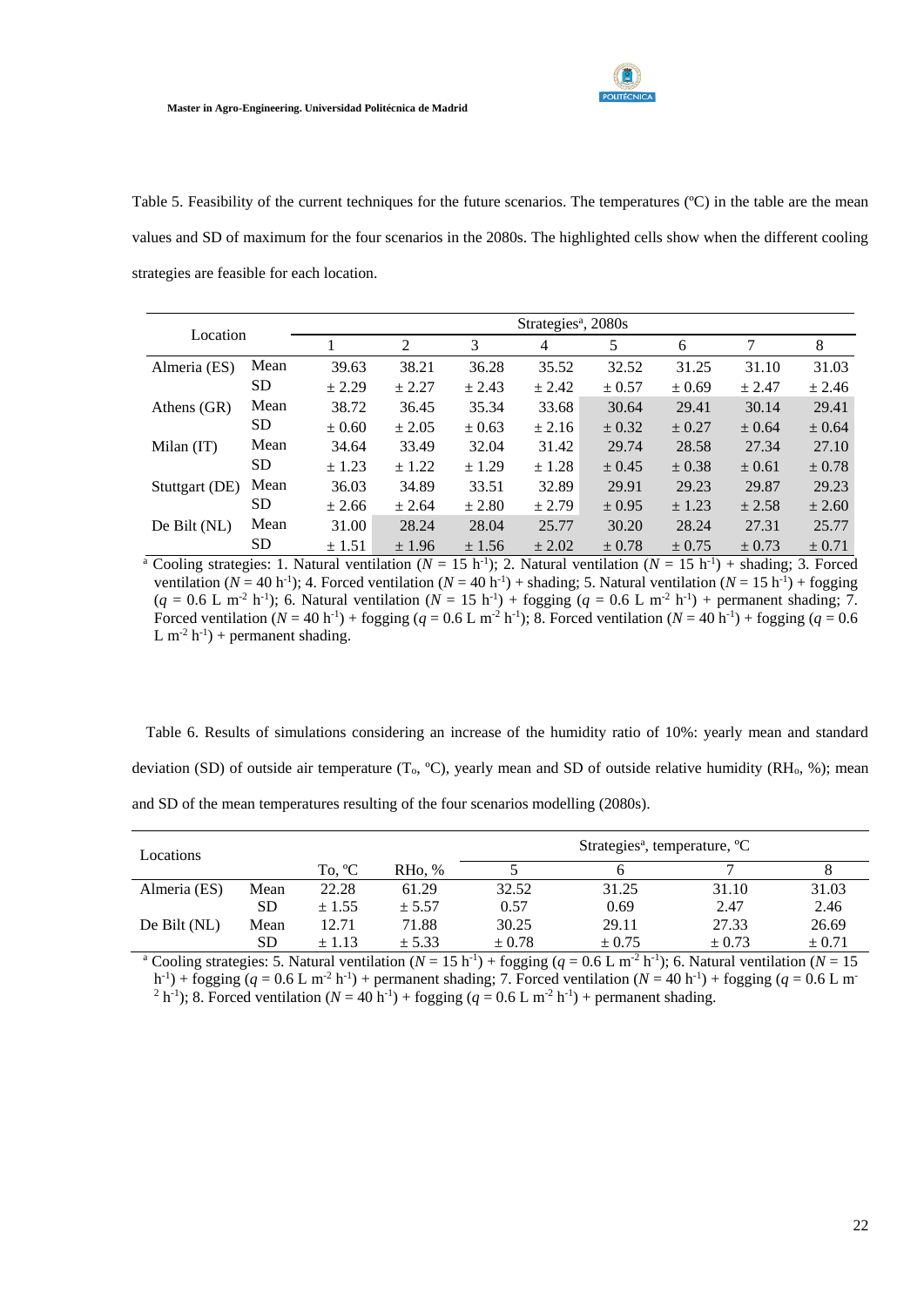

|                | Recommended cooling strategy                                 |                                                                                                                |  |  |  |  |
|----------------|--------------------------------------------------------------|----------------------------------------------------------------------------------------------------------------|--|--|--|--|
| Locations      | Baseline 1961-1990                                           | 2080s                                                                                                          |  |  |  |  |
| Almeria (ES)   | (6) Natural ventilation $(N = 15 \text{ h}^{-1})$ +          | (8) Forced ventilation $(N = 40 \text{ h}^{-1})$ +                                                             |  |  |  |  |
|                | fogging $(q = 0.6 \text{ L m}^{-2} \text{ h}^{-1})$ +shading | fogging ( $q = 0.6$ L m <sup>-2</sup> h <sup>-1</sup> ) + shading                                              |  |  |  |  |
| Athens (GR)    | (5) Natural ventilation $(N = 15 \text{ h}^{-1})$ +          | (5) Natural ventilation $(N = 15 \text{ h}^{-1})$ +                                                            |  |  |  |  |
|                | fogging ( $q = 0.6$ L m <sup>-2</sup> h <sup>-1</sup> )      | fogging ( $q = 0.6$ L m <sup>-2</sup> h <sup>-1</sup> )                                                        |  |  |  |  |
| Milan (IT)     | (1) Natural ventilation ( $N = 15$ h <sup>-1</sup> )         | (5) Natural ventilation $(N = 15 \text{ h}^{-1})$ +<br>fogging ( $q = 0.6$ L m <sup>-2</sup> h <sup>-1</sup> ) |  |  |  |  |
| De Bilt (NL)   | (1) Natural ventilation, $N = 15$ h <sup>-1</sup>            | (2) Natural ventilation $(N = 15 \text{ h}^{-1})$ +<br>shading                                                 |  |  |  |  |
| Stuttgart (DE) | (1) Natural ventilation, $N = 15$ h <sup>-1</sup>            | (5) Natural ventilation $(N = 15 \text{ h}^{-1})$ +<br>fogging $(q = 0.6 \text{ L m}^{-2} \text{ h}^{-1})$     |  |  |  |  |

Table 7**.** Most suitable cooling strategies for each location in the base line scenario and the future scenarios (2080s).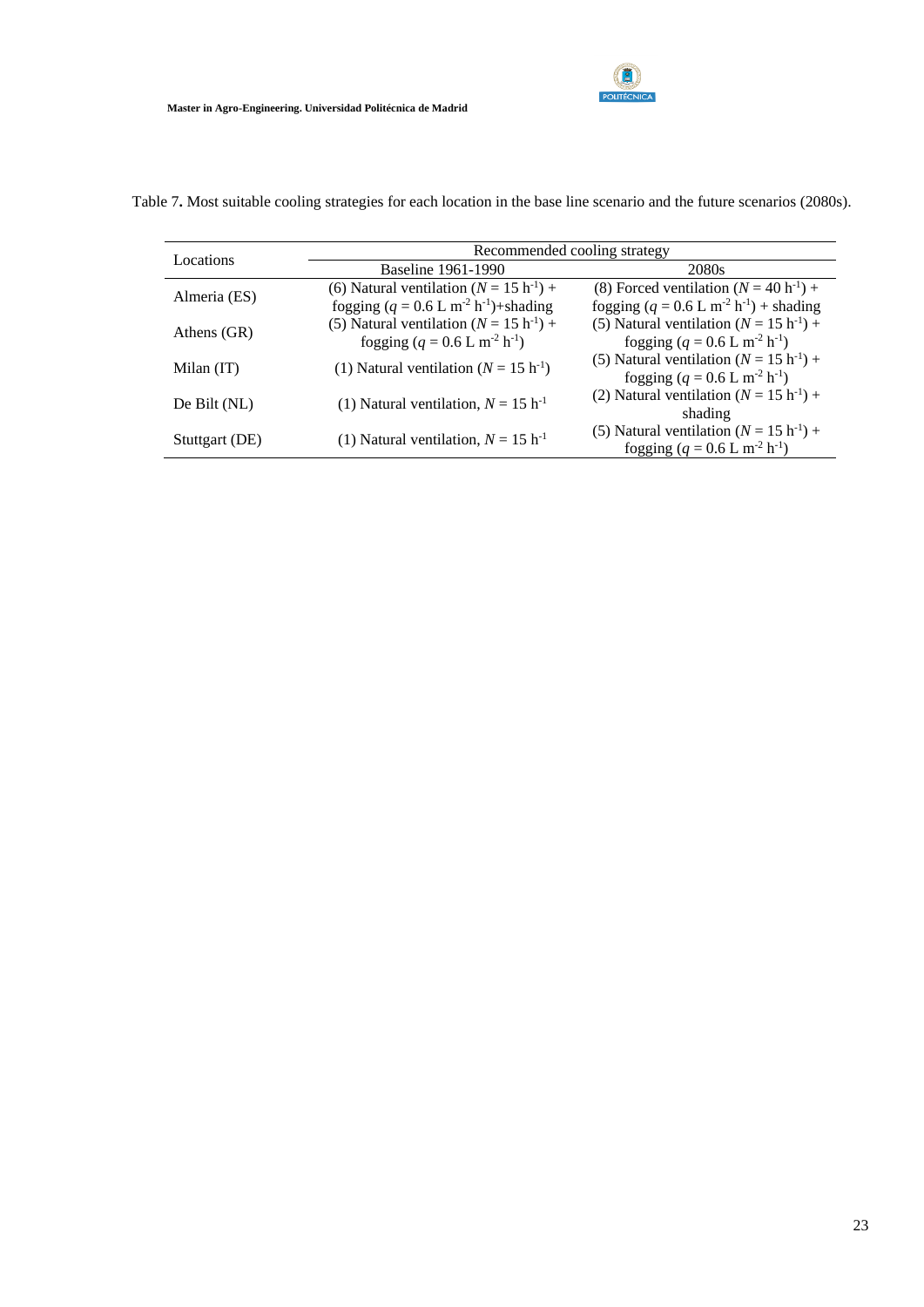



## **Figures**

Figure 1. Water consumption  $(L m<sup>-2</sup> yr<sup>-1</sup>)$  in the four studied scenarios from the baseline up to the 2080s scenarios and for the three southern European locations.